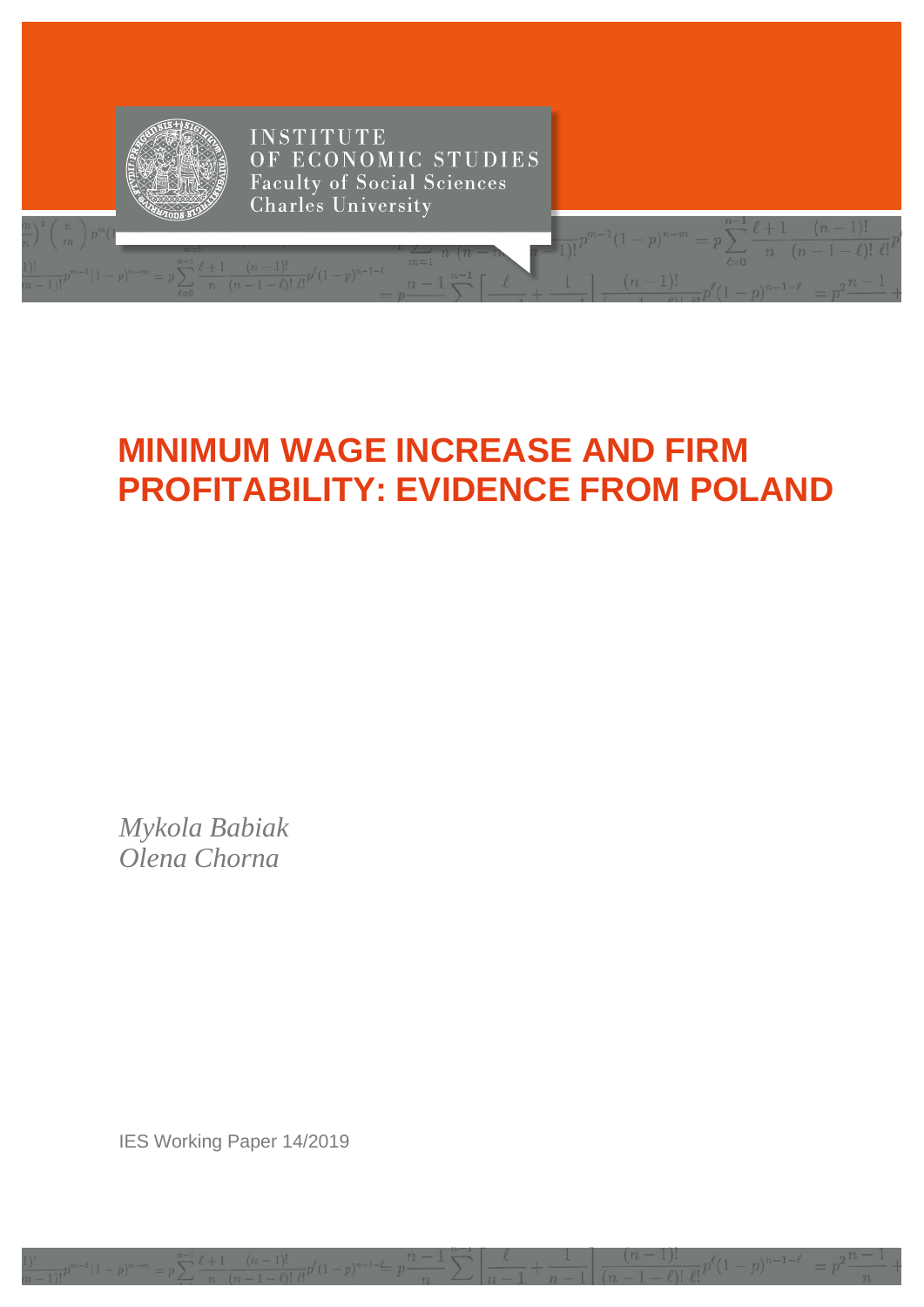

[http://ies.fsv.cuni.cz](http://ies.fsv.cuni.cz/)

Disclaimer: The IES Working Papers is an online paper series for works by the faculty and students of the Institute of Economic Studies, Faculty of Social Sciences, Charles University in Prague, Czech Republic. The papers are peer reviewed. The views expressed in documents served by this site do not reflect the views of the IES or any other Charles University Department. They are the sole property of the respective authors. Additional info at: [ies@fsv.cuni.cz](mailto:ies@fsv.cuni.cz)

Copyright Notice: Although all documents published by the IES are provided without charge, they are licensed for personal, academic or educational use. All rights are reserved by the authors.

Citations: All references to documents served by this site must be appropriately cited.

## Bibliographic information:

Babiak M. and Chorna O. (2019): "Minimum Wage Increase and Firm Profitability:Evidence from Poland" IES Working Papers 14/2019. IES FSV. Charles University.

This paper can be downloaded at: [http://ies.fsv.cuni.cz](http://ies.fsv.cuni.cz/)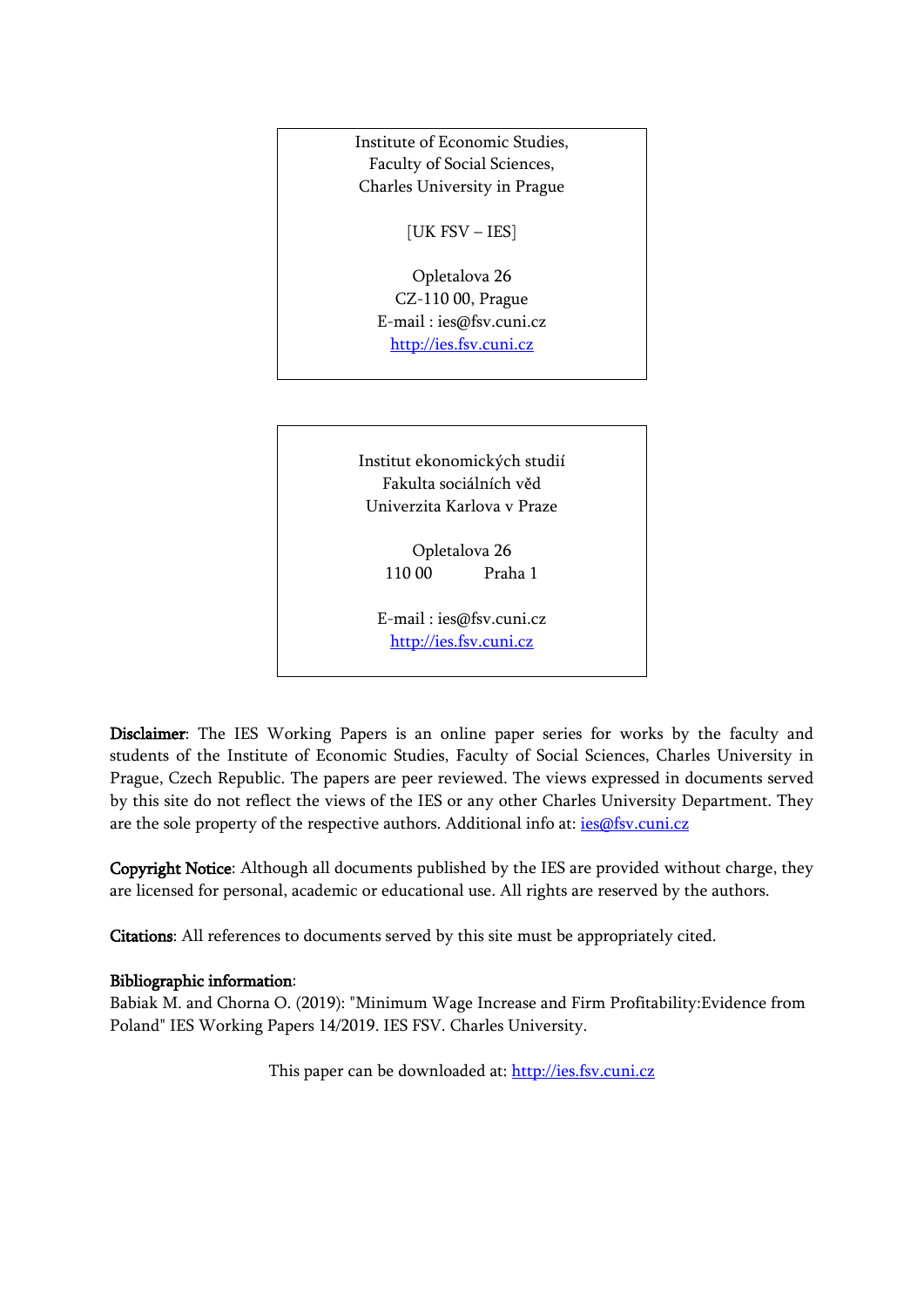# Minimum Wage Increase and Firm Profitability: Evidence from Poland

# Mykola Babiaka Olena Chorna<sup>b</sup>

a CERGE-EI, a joint workplace of Charles University and the Economics Institute of the Czech Academy of Sciences, Politickych veznu 7, 111 21 Prague, Czech Republic bInstitute of Economic Studies, Faculty of Social Sciences, Charles University, Opletalova 26, 11000, Prague 1, Czech Republic Email (corresponding author): [olenka.chorna92@gmail.com](mailto:olenka.chorna92@gmail.com)

June 2019

### Abstract:

In this paper, we investigate how the increase in minimum wages affect firm profitability. We focus on the firm-level panel data in Poland, where minimum wage growth remained stable and averaged around 4 percent between 2003 and 2007 butaccelerated to 20 percent in 2008. Implementing a difference-in-difference approach in this quasi-experimental setting, we find that the minimum wage increase contributed positively to average wages and negatively to firm profitability. Intuitively, the increased labor costs due to a higher wage floor directly reduce profits in the absence of labor demand adjustments. We formally test and confirm validity of theseempirical predictions in a simple theoretical model of a profit maximizing firm.

JEL: C21, J23, L25 Keywords: Minimum wage, firm profitability, difference-in-difference

Acknowledgements: The financial support from the Charles University Grant Agency (GAUK No. 834218) is gratefully acknowledged.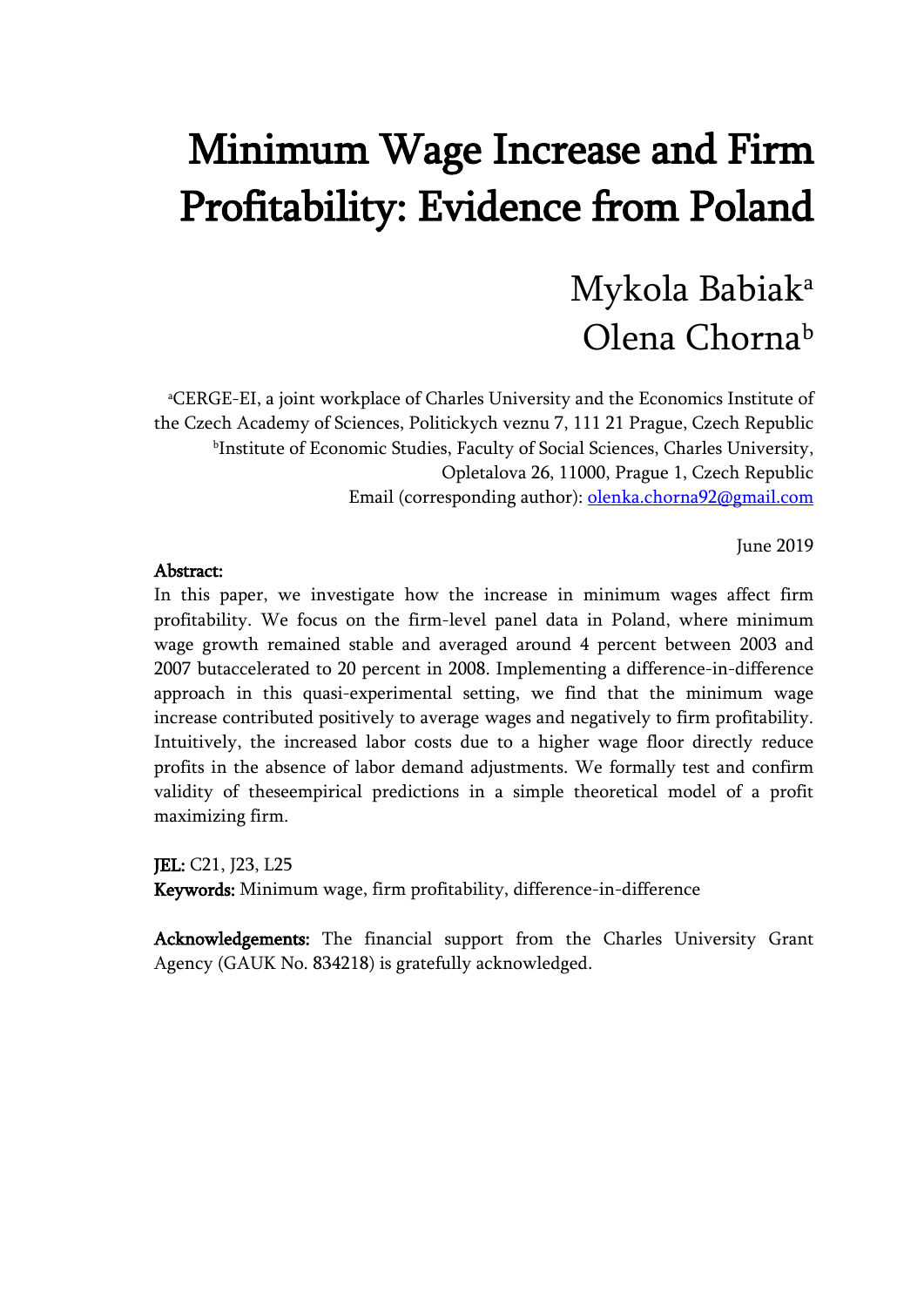# <span id="page-3-0"></span>1. Introduction

Despite decades of research, the question about economic impact of minimum wages continues to be debated among policy makers and researchers. Even though the rich literature has rigorously documented a positive impact of minimum wages on earnings of low-wage workers, the existing studies provide ambiguous predictions about potential implications for firm operation including changes in employment, profitability, and productivity among other characteristics. Although these factors remain equally important, evidence on how firm profits are affected by the wage floor is particularly limited.<sup>∗</sup> In this context, the analysis of the current literature is further constrained to the case of developed countries, and there is surprisingly the lack of empirical evidence on this effect in developing economies. This paper, therefore, seeks to fill this gap in the literature by exploring the impact of minimum wages on firm profits in a developing country setup, where the nature of labor market is very different relative to developed country settings explored before. Furthermore, to the authors' knowledge, this is a first attempt at showing the link between minimum wages and firm profitability in one of the Eastern European countries.

We perform the analysis using the firm-level panel data in Poland between 2006 and 2009. The Polish labor market environment during the considered period has several distinct attributes that make it a suitable laboratory for evaluating the wage floor policy. First, the minimum wage in Poland was introduced in 1999 and its growth remained relatively stable until 2008 with an average value of around 4 percent between 2003 and 2007. Second, the minimum wage experienced the most significant rise of around 20 percent in 2008. This dramatic increase in the wage floor coupled with stable growth in the preceding years provides a quasi-experimental setting for examining the economic impact of the minimum wage increase via the difference-in-difference strategy. In our focus on firm profits, the study builds on earlier literature [\(Draca, Machin and Van Reenen,](#page-22-0) [2011\)](#page-22-0) and takes advantage of the panel data at the firm level.

The results indicate that the minimum wage increase in Poland in 2008 had a negative impact on firm profitability. Consistent with the previous studies, we also show that

<sup>∗</sup>An extensive survey by [Lemos](#page-23-0) [\(2008\)](#page-23-0) documents over 300 papers on employment effects and none on profit effects in the earlier literature. [Draca, Machin and Van Reenen](#page-22-0) [\(2011\)](#page-22-0) is the first paper evaluating the impact of the minimum wage introduction on firm profitability in the United Kingdom.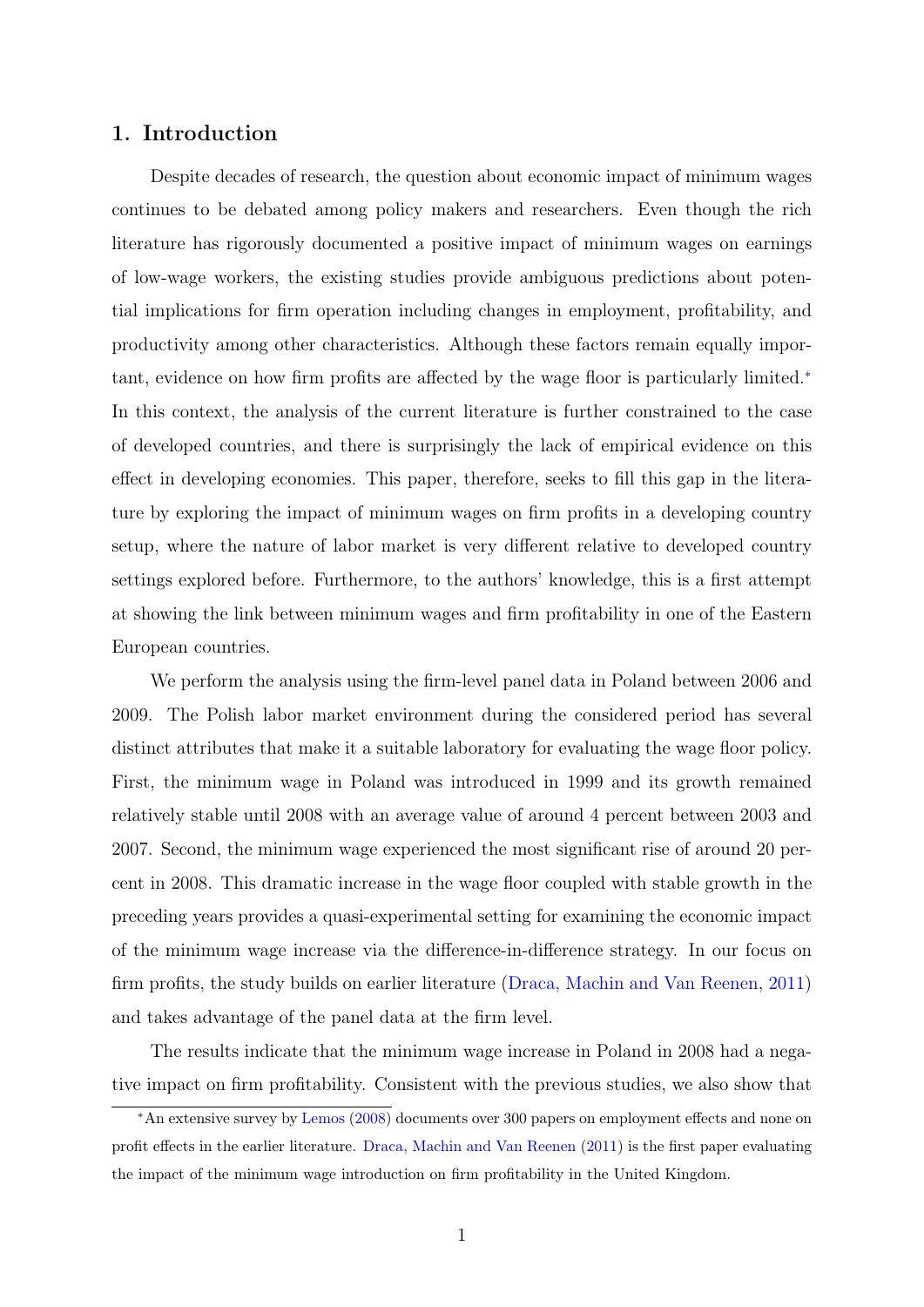average wages experienced a significant increase in response to the higher wage floor. We provide an intuitive explanation of our main predictions through the lens of a simple theoretical model and formally test whether the empirical results remain consistent with the theory. Furthermore, the results of this study are robust to different identification assumptions.

**Employment effect.** The standard economic theory suggests that minimum wages increase earnings of low-wage workers and depress employment [\(Brown,](#page-22-1) [1999;](#page-22-1) [Borjas,](#page-22-2) [2004\)](#page-22-2). The empirical literature generally supports a positive impact on the structure of wages, but provides mixed conclusions on employment effects. With respect to the latter evidence, a large strand of the literature documents a significant negative impact of the minimum wage on employment of teenagers [\(Neumark and Wascher,](#page-23-1) [1992;](#page-23-1) [Baker,](#page-22-3) [Benjamin and Stanger,](#page-22-3) [1999\)](#page-22-3). Using the restaurant industry data, [Aaronson and French](#page-22-4) [\(2007\)](#page-22-4) further show that a 10 percent minimum wage increase leads to a 2.5 to 3.5 percent decline in employment. [Neumark and Wascher](#page-23-2) [\(2007\)](#page-23-2) provide a comprehensive summary of these earlier studies (around 90 research papers) published during the 1995-2007 period. They conclude that the introduction or increase of a minimum wage indeed reduces employment of low-skilled and young workers, especially young teenagers. Recently, [Dube, Lester and Reich](#page-22-5) [\(2010\)](#page-22-5) compare employment growth across U.S. counties with different levels of the minimum wage and show that employment trends may alternate substantially between regions. The overall employment has higher growth rate in those parts of the country where minimum wages are lower, and lower growth rate in those parts with higher minimum wages. [Sabia, Burkhauser and Hansen](#page-23-3) [\(2012\)](#page-23-3) study the increase in the New York state minimum wage and show that the policy raises wages of less-skilled younger workers and decreases employment of younger less educated individuals, with the largest effects for those aged between 16 and 24. Overall, these studies document a detrimental effect of minimum wages on employment.

On the other hand, a number of studies suggest an insignificant or even positive effect of wage floors on employment. One of the most influential studies is the paper by [Card and Krueger](#page-22-6) [\(1994\)](#page-22-6) investigating changes in employment in the fast-food industry in New Jersey in response to the 1992 increase in the state minimum wage. The authors present evidence that the policy has no effect or even a small positive impact on employment. However, their findings have been criticized over both choice of the research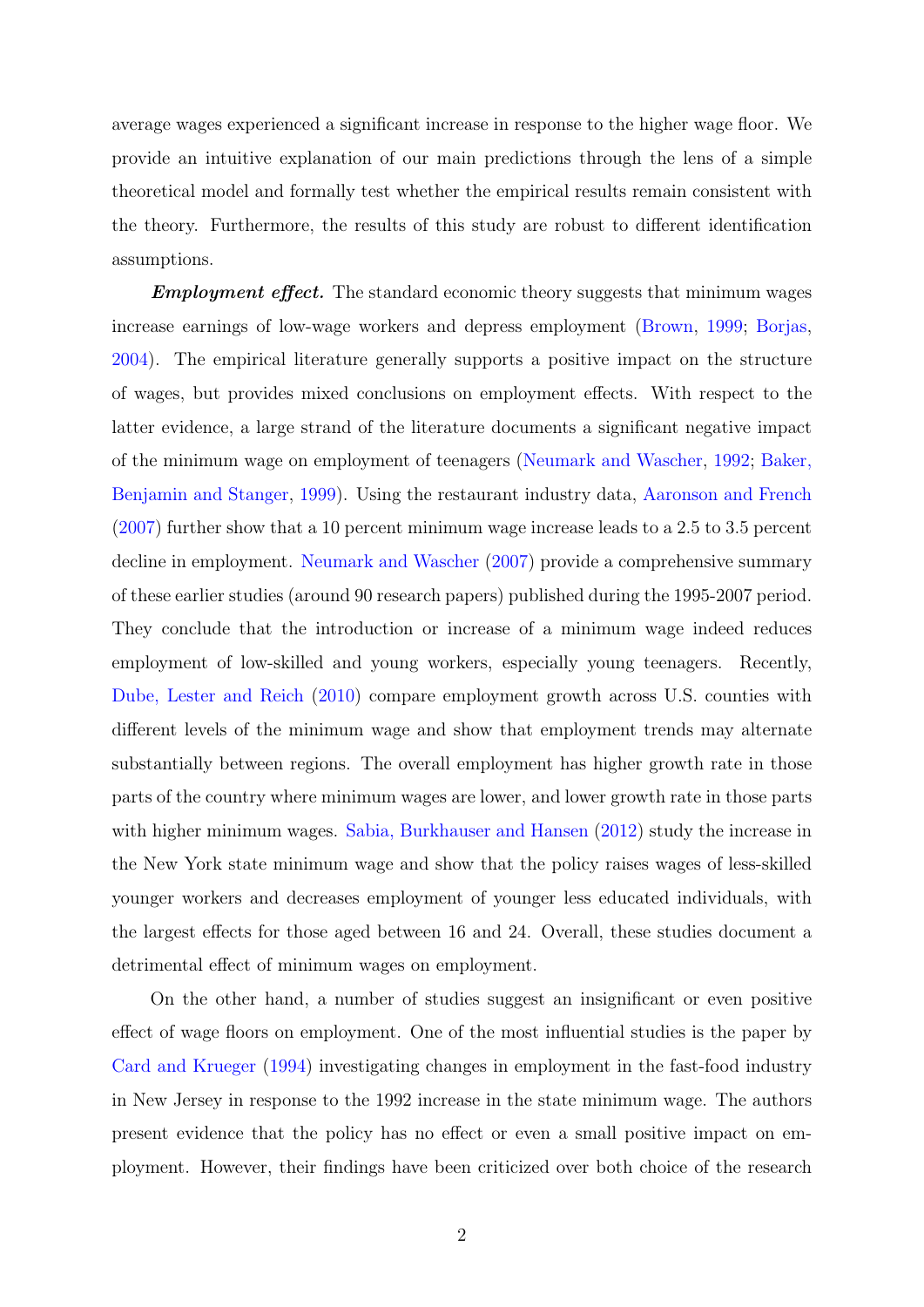design [\(Hamermesh,](#page-23-4) [1995\)](#page-23-4) and the phone survey methodology [\(Welch,](#page-23-5) [1995\)](#page-23-5). [Stewart](#page-23-6) [\(2004\)](#page-23-6) uses individual-level longitudinal data from matched Labour Force Surveys in the UK and does not find a significant adverse employment effect of the minimum wage for any demographic group. [Giuliano](#page-23-7) [\(2013\)](#page-23-7) uses the personnel data on adults and teenagers and demonstrates that a compulsory minimum wage increase in the US in 1996 has an insignificant effect. Recently, [Hirsch, Kaufman and Zelenska](#page-23-8) [\(2015\)](#page-23-8) documents the same findings based on a sample of 81 fast-food restaurants in Georgia and Alabama during the 2007-2009 period.

Yet another strand of the literature echoes these contradictory predictions in the context of Central and Eastern European countries. For instance, [Fialova and Mysikova](#page-22-7) [\(2009\)](#page-22-7) find that the minimum wage increases regional unemployment and reduces the probability of employment in the Czech Republic, while [Eriksson and Pytlikova](#page-22-8) [\(2004\)](#page-22-8) indicate moderate job losses in response to the minimum wage introduction during the period 1999-2002 in the Czech Republic and Slovakia. The impact of the minimum wage on the Polish labor market is of particular interest of this study. [Melnyk](#page-23-9) [\(1996\)](#page-23-9) concludes that the wage floor increases national unemployment. Moreover, the author emphasizes that some regions are more affected by the binding wage floor and suggests determining the minimum wage on a local level. Further, [Jacukowicz](#page-23-10) [\(2007\)](#page-23-10) finds no impact of the minimum wage on employment and [Majchrowska and Zulkiewski](#page-23-11) [\(2012\)](#page-23-11) document an adverse impact only on the youngest workers with the largest effect during the periods of a higher increase in the minimum salary.

**Profitability Effect.** The aforementioned papers discuss how changes in the minimum wage can potentially affect employment and the structure of wages. Since firms incur higher wage costs, their profits should be reduced. In order to avoid these losses, firms can adjust to new conditions by increasing their output prices. [Lemos](#page-23-0) [\(2008\)](#page-23-0) provides the survey of 30 studies on the relation between minimum wages and prices, and finds no big impact on the latter ones due to higher wage floors. Consistent with this evidence, [Wadsworth](#page-23-12) [\(2010\)](#page-23-12) reports very limited effects of the minimum wage introduction on prices for goods and services in Great Britain in the short term. There are, however, several exceptions including studies of fast-food sectoral prices [\(Aaronson,](#page-22-9) [2001\)](#page-22-9) and restaurant prices [\(Aaronson and French,](#page-22-4) [2007;](#page-22-4) [Aaronson, French and MacDonald,](#page-22-10) [2008\)](#page-22-10).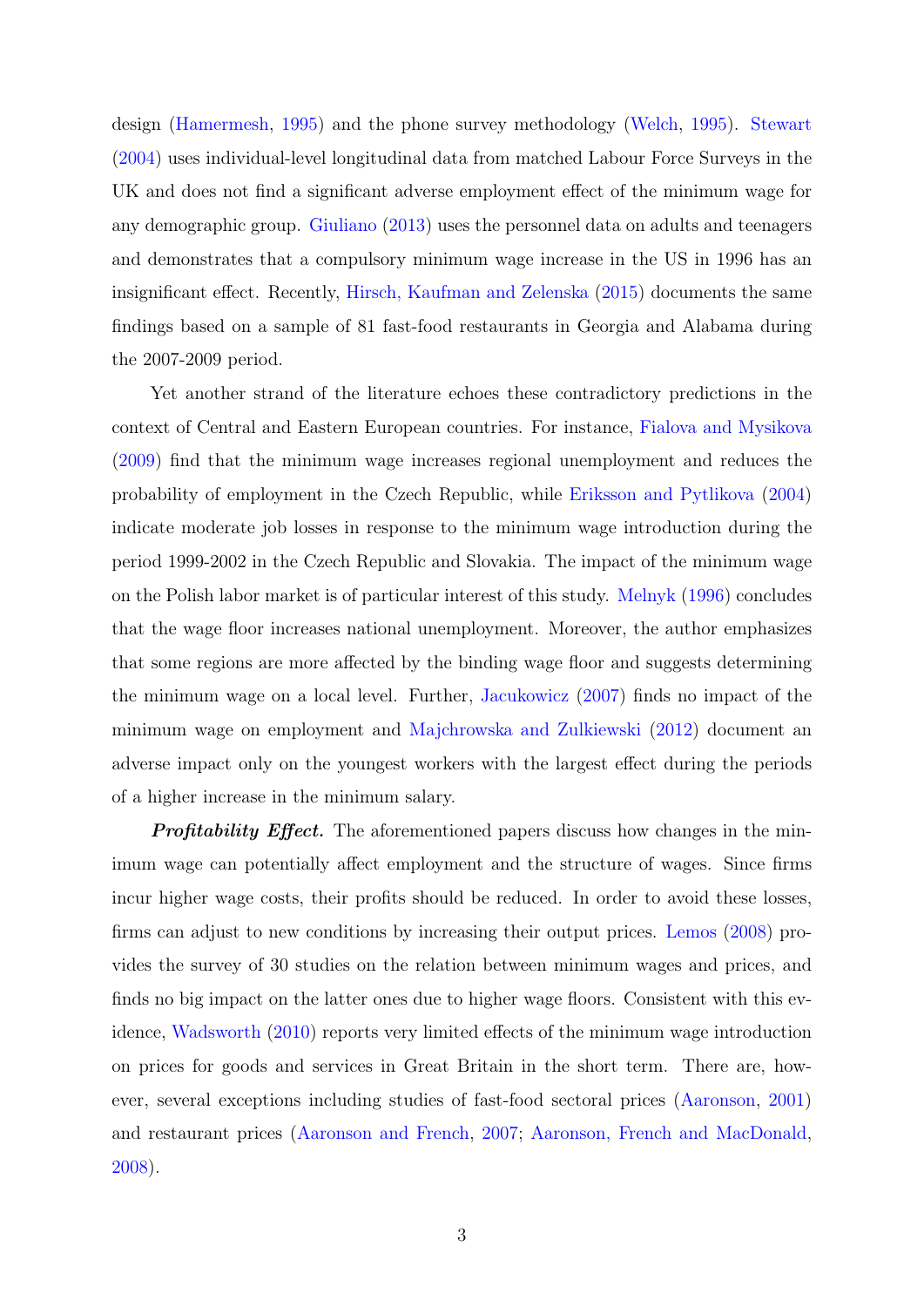A scant evidence on price adjustments suggests that higher wage costs would lead to a reduction in firm profits. [Draca, Machin and Van Reenen](#page-22-0) [\(2011\)](#page-22-0) confirm this prediction based on the minimum wage introduction in UK in 1999. Recently, [Bell and Machin](#page-22-11) [\(2016\)](#page-22-11) study fluctuations in the firm value in response to the wage floor increase. Their results indicate a significant drop in the stock market value for low wage firms. This decrease in the firm value is associated with the decline in profitability. Surprisingly, the connection between minimum wages and profits remains briefly addressed by the existing studies. This paper, therefore, seeks to fill this gap in the literature by exploring the impact of minimum wages on firm profits in Poland. To the authors' knowledge, this is a first attempt at showing the link between the increase in the minimum wage and firm profitability in one of the Eastern European countries. The study is inspired by the [Draca, Machin and Van Reenen](#page-22-0) [\(2011\)](#page-22-0) and adjust their methodology to the Polish environment.

### 2. Minimum Wage in Poland

The minimum wage in Poland is established on the national level since 1999. According to the Act of October 10, 2002, the Tripartite Commission for Social and Economic Affairs sets the minimum wage annually and announces its new level in "Monitor Polski" before September 15. A new minimum wage is in place from January 1 of the following year. There are no regional or sectoral differences in the wage floor. The minimum wage is generally updated once a year, however, it is adjusted the second time if the price index is too high (105% or higher).

Figure 1 illustrates the historical wage dynamics in Poland from 1999 to 2017. The size of the wage up-ratings fluctuated considerably from 0% between 2001 and 2002, when the minimum wage stayed flat at 760 PLN, to 20.3% in 2008, when the wage floor was increased from 936 PLN in the previous year to 1,126 PLN. The first noticeable rise of around 8% happened between 2000 and 2001. In the subsequent period from 2002 to 2007, minimum wage growth was slower and relatively stable leading to an increase from 760 PLN to only 936 PLN over the whole five-year period. After 2007 there were two consecutive episodes when the national wage floor was significantly raised by 20.3% and 13.3% in 2008 and 2009, respectively. This rapid growth was followed by less than 5% up-ratings in 2010-2011 and it slightly accelerated in the period 2012-2018, though never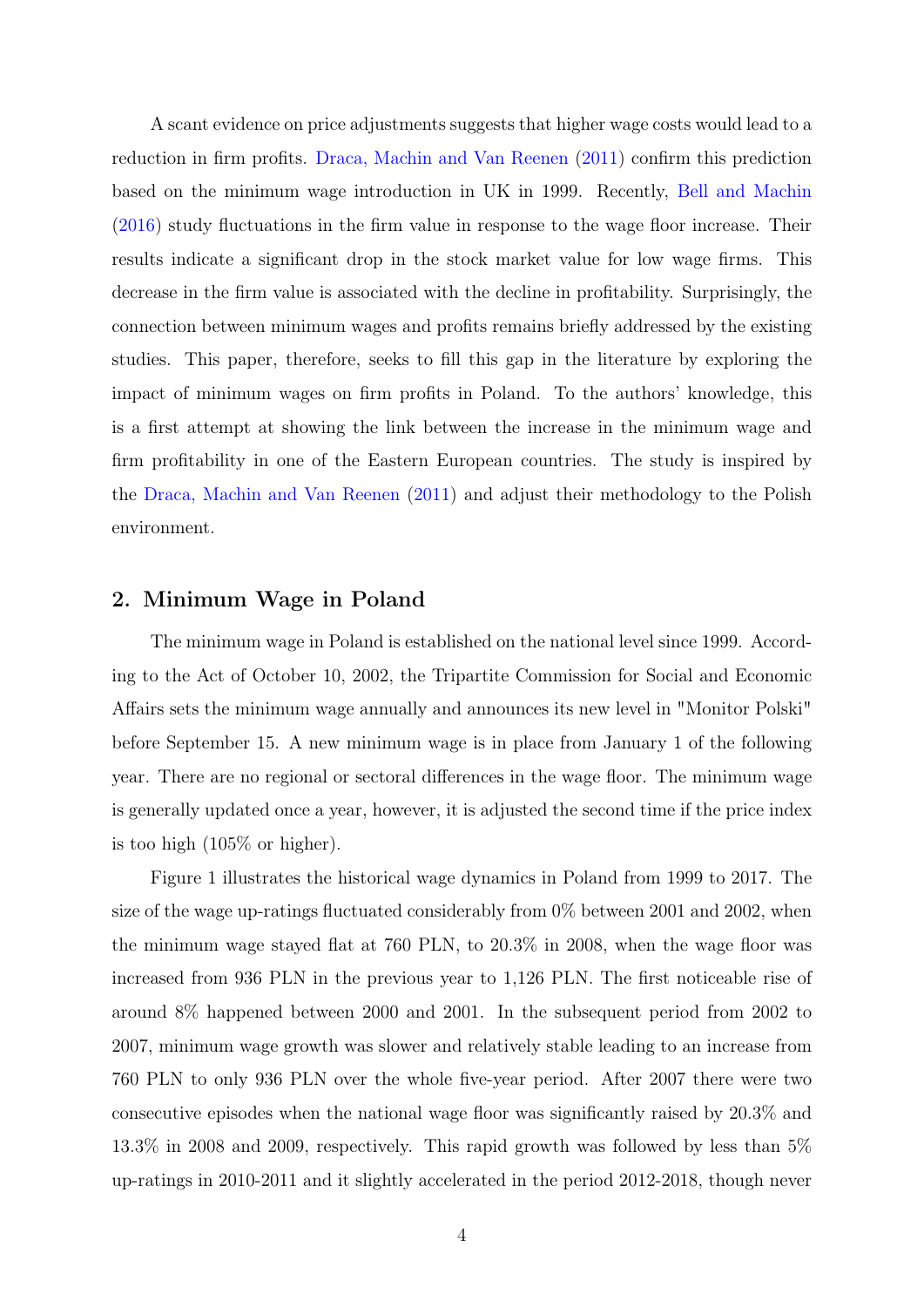Figure 1: Dynamics of the Minimum Wage in Poland, 1999-2017



reaching growth rates observed in 2008 and 2009. Overall, the minimum wage increased more than three times from 650 PLN in 1999 to 2,000 PLN in 2017.

Figure 2 augments the description of the minimum wage in Poland by comparing its growth dynamics with national average wage and inflation for the considered time interval. It can be observed that the average wage grew in tandem with the minimum wage except for 2008-2009 and 2012-2013 periods when growth in the former was twice slower than in the latter. Also, the minimum wage grew by around 8% in 2017, while the average wage actually declined in the same year. In relative terms, the ratio of the minimum wage to the average wage increased from around 0.35 in 2007 to almost 0.49 in 2017. Figure 2 further shows that inflation tends to correspond well to increases in the minimum wage in the period before 2008, however, minimum wage growth begins to consistently surpass inflation starting from 2008 with especially pronounced domination in 2008-2009 and 2012-2017. This suggests that the minimum wage remained relatively stable in real terms before 2007 and between 2010 and 2011, while it grew strongly in 2008-2009 and after 2012.

In the Polish setting, the firms and workers know that each year the minimum wage will change but they never know by how much. This randomness in the size of wage increases creates the quasi-experimental setup where firms paying wages just below the minimum wage level can be compared to the firms paying just above the minimum wage level. Therefore, the difference-in-difference technique is a suitable methodology for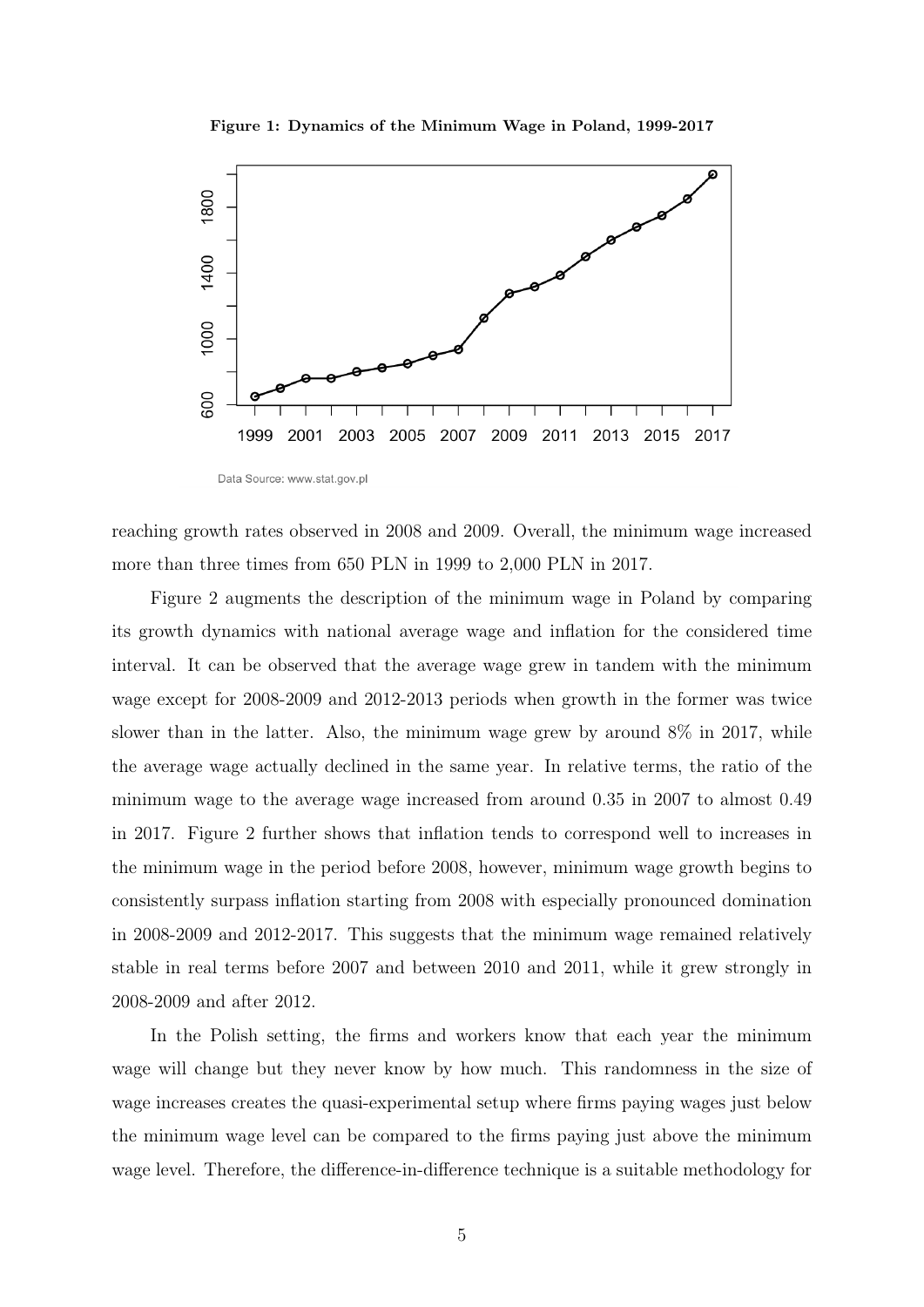

Figure 2: Minimum Wage Growth, Average Wage Growth and Inflation in Poland, 2000- 2017 (y/y, %)

evaluating the economic impact of this policy. In particular, we focus on the abnormal minimum wage increase in 2008 and study its implications for firm profitability in Poland. This research question has not been addressed by the existing studies, thus, we aim to fill in this gap in the literature.

One potential criticism of our choice of the studied period is that the unprecedented increase in the national minimum wage happened during the period of the Financial Crisis. As a result, the actual impact of the event under our consideration will be muted by the adverse global shock on the economy of Poland. Although this argument could be generally a source of major concern, we would like to point out the fact that Poland was the only European union country, which was not affected by the recession. According to [Drozdowicz-Biec](#page-22-12) [\(2011\)](#page-22-12) this could be explained by several main factors. First, a significant amount of direct investments into the economy of Poland strengthened the productivity growth during the crisis period. Second, the presence of a relatively large domestic market and small dependence on exports to other countries made the worldwide slump less noticeable for Poland. Third, flexible exchange rate and currency depreciation supported the international export and prevented country from increasing own costs of production during the recession. The last but not least factor is the economic boost caused by EU transfers after the country entered EU in May, 2004. The volume of the inflows was not uniformly distributed over the 2004-2010 and was the largest in 2007-2008.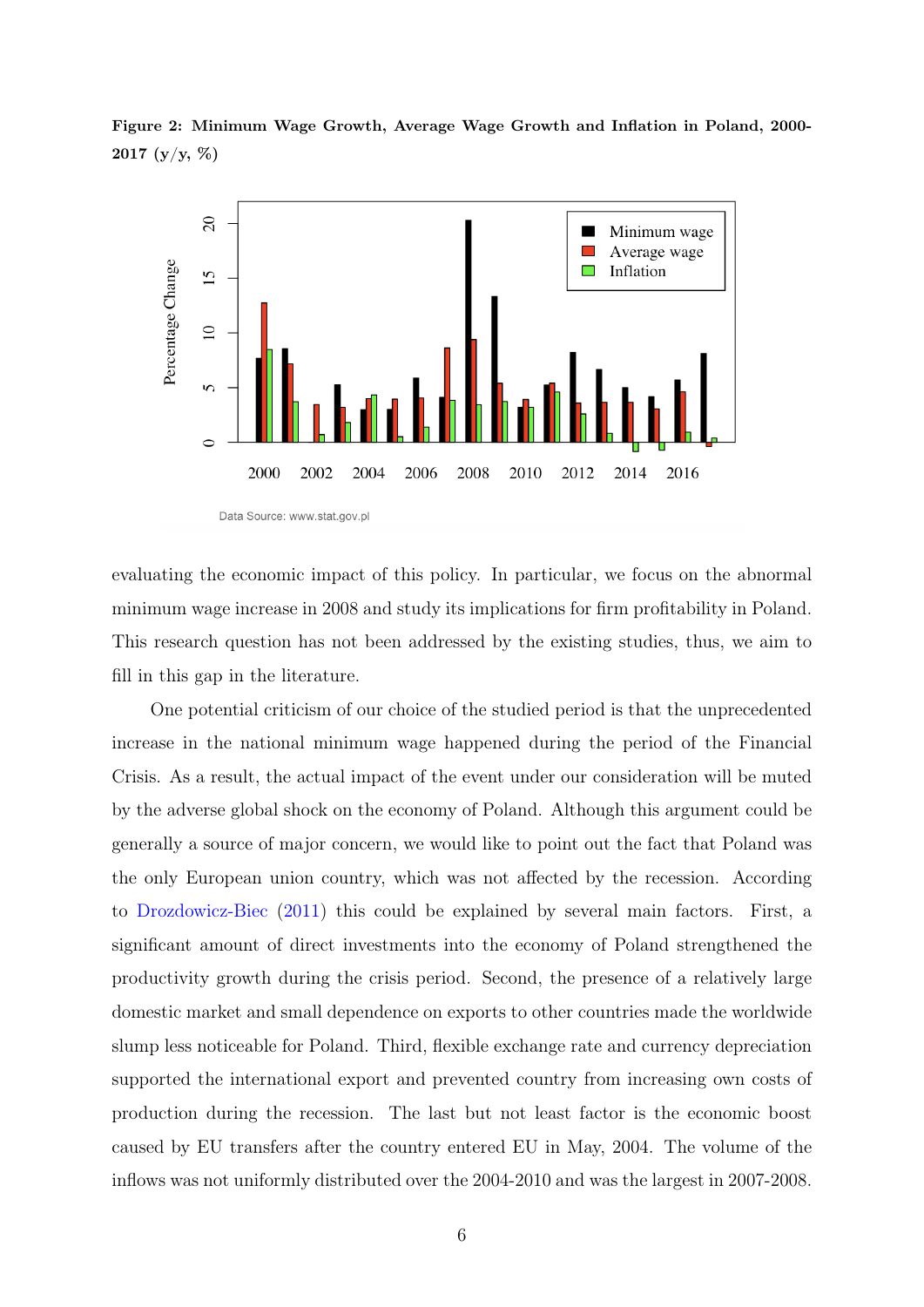All those conditions helped Poland to face the financial recession.

## 3. Theoretical Framework

In order to gain a better understanding of the scope for minimum wages to influence profitability, we follow [Ashenfelter and Smith](#page-22-13) [\(1979\)](#page-22-13) and present a simple theoretical framework. This model illustrates how an introduction of the minimum wage affects the outcome of a profit maximizing firm. Consider a competitive firm which hires a fixed amount of workers  $L$  at the fixed wage rate  $W$ . Additionally, the firm uses another factor of production, capital K at the price r. The final output  $Q$  is sold at price p. Consequently, the firm solves a simple profit maximization problem:

$$
\Pi(W, r, p) = pQ - rK - WL, \text{ where } Q = Q(K, L).
$$

The first order conditions imply that the values of all marginal products are equalized to the corresponding prices of inputs:

$$
\frac{\partial \Pi}{\partial K} = p \frac{\partial Q}{\partial K} - r = 0, \quad \frac{\partial \Pi}{\partial L} = p \frac{\partial Q}{\partial L} - W = 0
$$

Using FOCs, we can find the optimal allocation of labor  $L$  and capital  $K$ . Substituting the optimal labor L and capital K into the objective function, we obtain the firm's profit  $\Pi = \Pi(W, r, p)$  as a function of prices  $W, r$ , and p. Taking first and second order derivatives of the profit function with respect to  $W$  produces:

<span id="page-9-0"></span>
$$
\frac{\partial \Pi}{\partial W} = p \left( \frac{\partial Q}{\partial L} \frac{\partial L}{\partial W} + \frac{\partial Q}{\partial K} \frac{\partial K}{\partial W} \right) - \left( L + W \frac{\partial L}{\partial W} \right) - r \frac{\partial K}{\partial W} = \tag{3.1}
$$

$$
= \left( p \frac{\partial Q}{\partial L} - W \right) \frac{\partial L}{\partial W} + \left( p \frac{\partial Q}{\partial K} - r \right) \frac{\partial K}{\partial W} - L = -L, \tag{3.2}
$$

<span id="page-9-1"></span>
$$
\frac{\partial^2 \Pi}{\partial W^2} = -\frac{\partial L}{\partial W}.\tag{3.3}
$$

Assume the minimum wage  $W^*$  is introduced. The situation when the existing wage W is above the required threshold  $W^*$  is trivial since the minimum wage will have no impact on firm's inputs and profit. Therefore, we are interested in a non-trivial case when the firm initially offers the wage level W below a required wage rate  $W^*$ . What will happen with the firm's profitability in this situation? It will be reduced by  $\Pi(W, r, p) - \Pi(W^*, r, p)$ . Substituting the first and second order derivatives defined by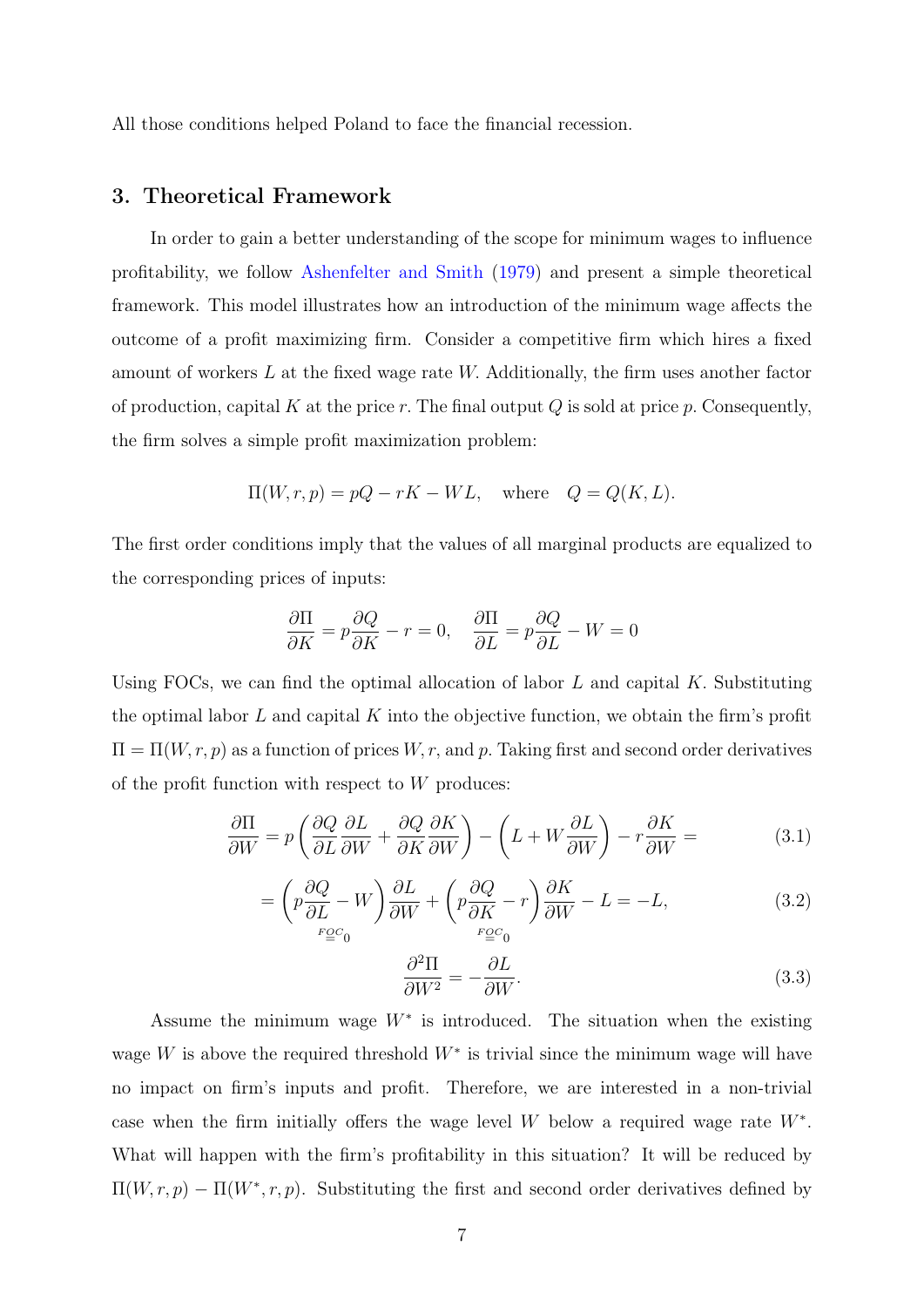[\(3.1\)](#page-9-0)-[\(3.3\)](#page-9-1) into a second-order Taylor series for the profit function, we can approximate a reduction in firm's profitability as follows:

$$
\Pi(W, r, p) - \Pi(W^*, r, p) = -L(W^* - W) - \frac{1}{2} \frac{\partial L}{\partial W} (W^* - W)^2
$$

or equivalently

<span id="page-10-0"></span>
$$
\Delta \Pi = -WL \left( \frac{\Delta W}{W} + \frac{\eta}{2} \left( \frac{\Delta W}{W} \right)^2 \right),\tag{3.4}
$$

where  $\Delta W = W^* - W > 0$  and  $\eta = \frac{W}{L}$ L  $\frac{\partial L}{\partial W}$  < 0 is the elasticity of labor demand. Equation [\(3.4\)](#page-10-0) has two components on the right-hand side. The first term,  $-WL \cdot \frac{\Delta W}{W}$  $\frac{\Delta W}{W}$ , captures a labor demand effect, namely, a reduction in firm's profitability due to higher costs of a labor input. The second term,  $-WL \cdot \frac{\eta}{2}$  $\frac{\eta}{2} \left(\frac{\Delta W}{W}\right)^2$ , reflect a change in firm's profitability due to labor adjustment in response to higher labor costs. The size of this adjustment depends on the elasticity of labor demand. There are two important cases that are worth mentioning.

First, assuming no change in labor demand  $(\eta = 0)$ , equation  $(3.4)$  simplifies to

<span id="page-10-1"></span>
$$
\Delta \Pi = -WL \left( \frac{\Delta W}{W} \right). \tag{3.5}
$$

Thus, one would observe a decline in firm's profitability equal to the wage bill multiplied by the proportionate change in the wage. Moreover, this decline is expected to be larger for those firms with lower wages since they will be more affect by the wage policy. Second, a general case with a non-zero elasticity of labor demand  $(\eta \neq 0)$ , produces an ambiguous result. In this situation, the sign of the impact depends on  $\eta$  through the second order effect. Equation [\(3.4\)](#page-10-0) shows that the second term may overweight the proportionate change in the wage leading to increased profitability of the firm. Intuitively, the firm can substitute more costly labor of low-wage workers with capital and avoid paying higher wages.

Formally, we test the assumption of "no behavioral response", or in other words no impact on labor demand, using the regression models described in Section [4.1.](#page-11-0) Dividing both sides of equation  $(3.5)$  by sales revenues denoted by S, we can rewrite  $(3.5)$  in the following form:

<span id="page-10-2"></span>
$$
\Delta(\Pi/S) = -\psi\left(\frac{\Delta W}{W}\right),\tag{3.6}
$$

where  $\psi = WL/S$ . Equation [\(3.6\)](#page-10-2) establishes that, under "no behaviour response" assumption, the change in profit margins is proportional (in absolute terms) to the increase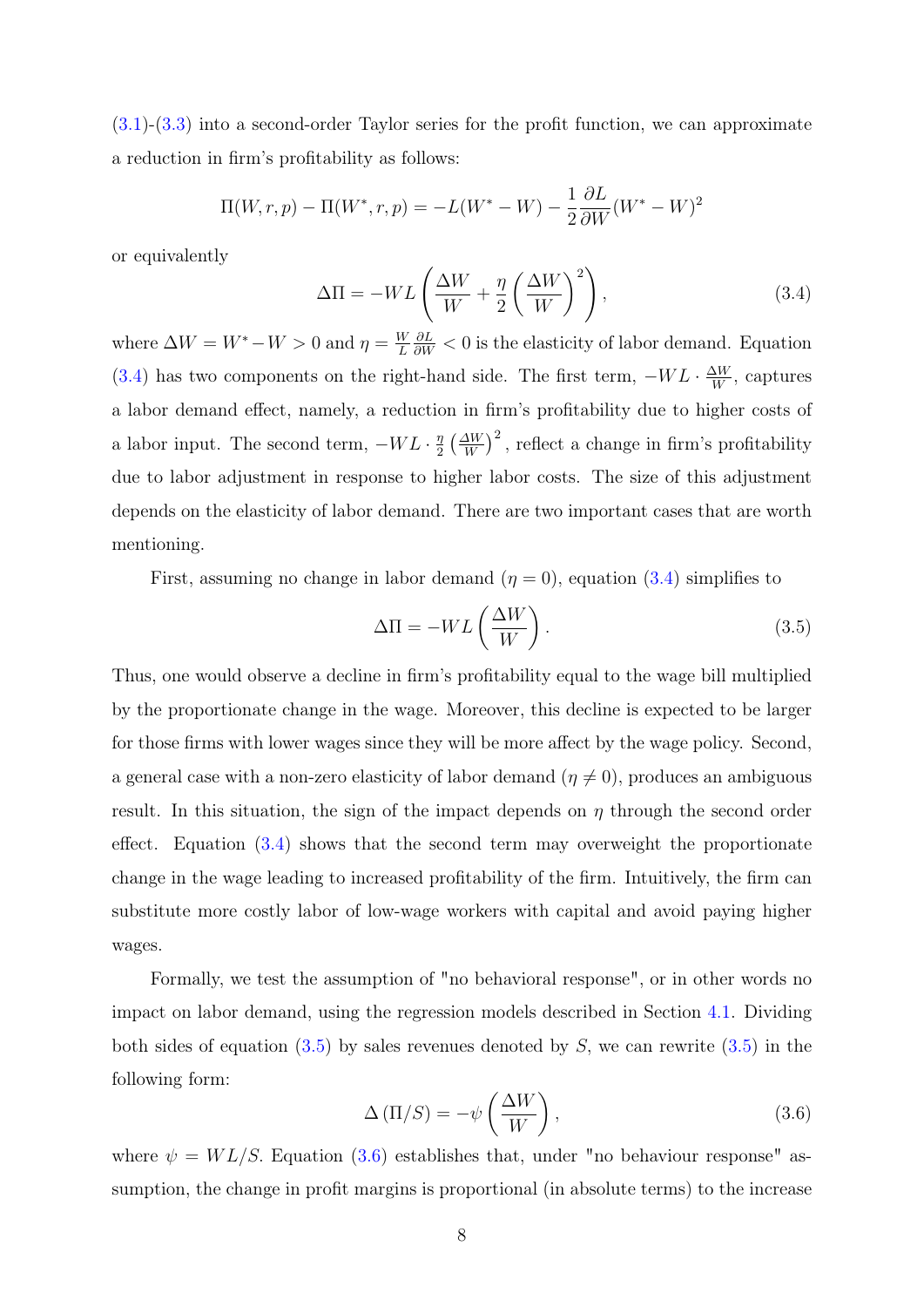in wages with the coefficient of proportionality  $\psi$ , which is equal to the ratio of the wage bill to total revenues. Combining the empirical estimates of changes in profit margins and wages caused by the minimum wage as measured by  $(4.8)-(4.9)$  $(4.8)-(4.9)$  $(4.8)-(4.9)$ , equation  $(3.6)$  can be equivalently expressed as follows:

<span id="page-11-1"></span>
$$
\theta_2 = -\psi \gamma_2. \tag{3.7}
$$

We formal test of the restriction  $(3.7)$  in the quantitative section of this paper.

## 4. Modelling Design

The empirical analysis proposed in this study is based on the difference-in-difference approach in the spirit of [Card and Krueger](#page-22-6) [\(1994\)](#page-22-6). Specifically, we closely follow the strategy proposed by [Draca, Machin and Van Reenen](#page-22-0) [\(2011\)](#page-22-0) to evaluate the impact of the minimum wage increase on firm profitability in Poland. In line with the existing studies, we initially specify a treatment group consisting of those firms that are most likely to be affected by the new minimum wage level. The definition of "most likely to be affected" means that the minimum wage increase will likely lead to an increase in the existing wages of the firms under our consideration. Further, we identify a comparison group consisting of those firms where the wages are not affected at all or are affected to a much less extent after the new minimum wage is imposed. In this setting, we can look at the response of profitability before and after the policy change in these treatment and control groups in order to evaluate the impact of the new wage floor on firm profitability.

#### <span id="page-11-0"></span>4.1. Empirical Specification

The baseline specification defines a treatment indicator variable for each firm in our sample based on the firm's pre-policy average wage  $w_{t-1} = \ln(W_{t-1})$  and the minimum wage threshold  $w_t^* = \ln(W_t^*)$ , where t is the period when the policy is implemented and  $t-1$  is the period proceeding the minimum wage implementation. The treatment indicator is defined as  $P = 1$  if  $w_{t-1} < w_t^*$  and  $P = 0$  otherwise. The difference in responses of firm profitability across the treatment and control firms evaluates the impact of the minimum wage increase on their profitability. The implicit assumption here is that wages increase more for the firms in the treatment group before and after minimum wage increase compared to those in the control group.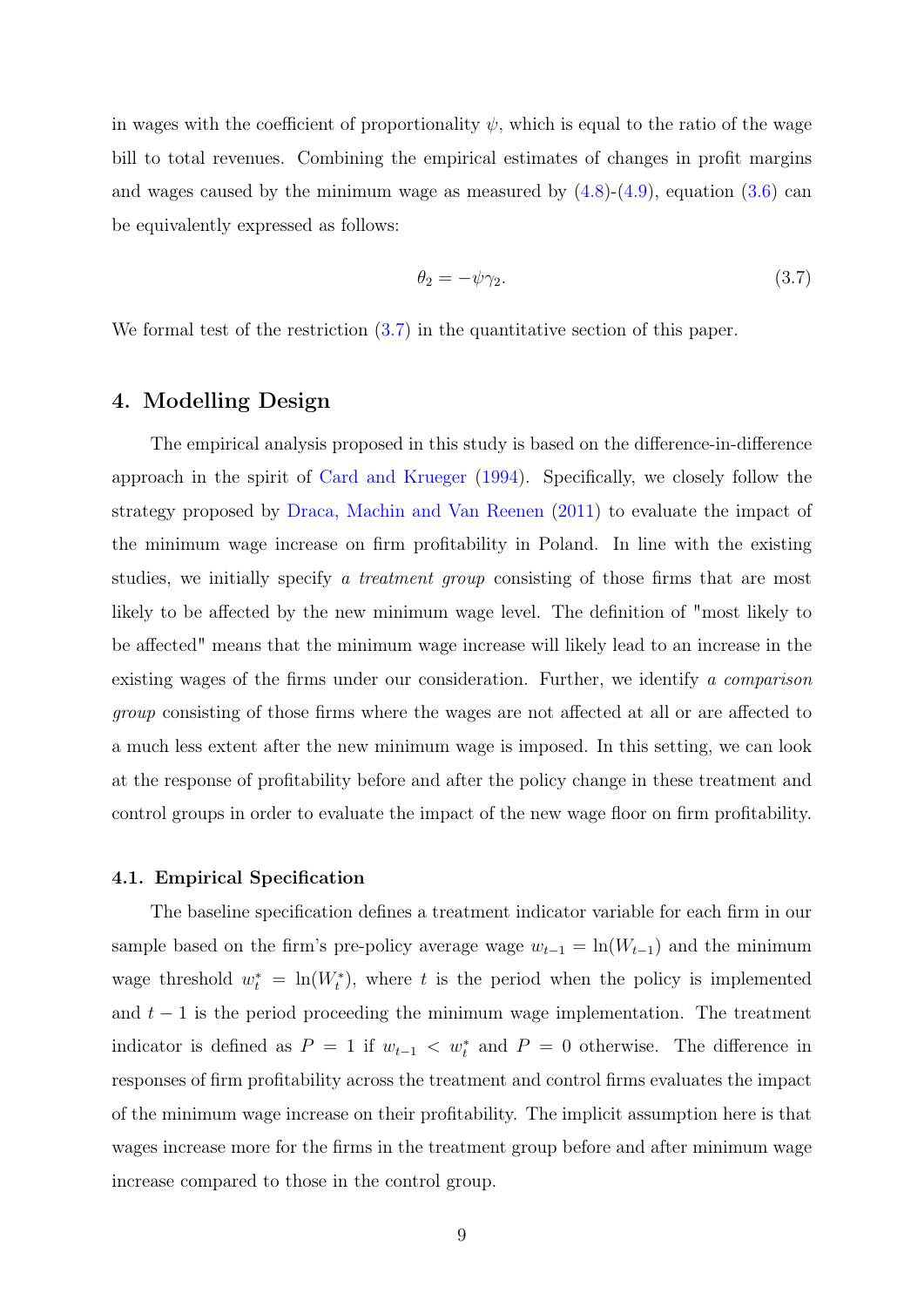We formally check validity of this assumption by estimating a simple difference-indifference regression model:

<span id="page-12-0"></span>
$$
w_{i,t} = \alpha_0 + \alpha_1 X_{it} + \alpha_2 REG_i + \alpha_3 IND_i + \gamma_1 MWP_t +
$$
  
+
$$
\gamma_2 I(w_{i,t-1} < w_t^*) + \gamma_3 [I(w_{i,t-1} < w_t^*) MWP_t] + \varepsilon_{it}^w,
$$
\n(4.8)

where  $w_{i,t}$  is a log average wage in the firm i at time t;  $X_{it}$  is a set of firm specific control variables;  $REG_i$  is a vector of 16 region dummies corresponding to 16 administrative subdivisions in Poland<sup>[†](#page-3-0)</sup>;  $IND_i$  is a vector of the two-digit industry level dummies;  $I(\cdot)$ is an indicator function;  $w_t^*$  is a minimum wage at time t;  $MWP_t$  is a policy dummy variable; and  $\varepsilon_{it}^w$  is the error term. Dummy variable  $MWP_t$  is equal to 0 for pre-policy periods and to 1 for years when the policy was already in place. The impact of the minimum wage increase on wages is captured by the difference-in-difference coefficient  $\gamma_2$ . Alternatively, one can calculate an unconditional difference-in-difference estimator by using a simple formula

$$
\left[\overline{w}_{\mathit{MWP}=1}^{\mathit{P}=1}-\overline{w}_{\mathit{MWP}=0}^{\mathit{P}=1}\right] - \left[\overline{w}_{\mathit{MWP}=1}^{\mathit{P}=0}-\overline{w}_{\mathit{MWP}=0}^{\mathit{P}=0}\right],
$$

where the bar above a variable denotes an average value. For instance, our notations imply that  $\overline{w}_{MWP=0}^{T=1}$  is a mean log wage for firms in the treatment group in the pre-policy period. Using the above estimates allows one to evaluate how wages respond to policy introduction.

Once we establish the relation between firm wages and the minimum wage increase, we investigate the impact of the latter one on firm profitability, the main interest of this study. We model firm profitability in terms of profit margins defined as gross profit to sales ratio  $\pi/s$ . Notice that this ratio is a function of before tax gross margins and other deductions rather than net margins. The gross profit to sales ratio is the most common measure of firm profitability as it measures the adequacy of the profits and tells whether firms sales are sufficient to cover firms own costs. It is a measure of firms performance, which indicates how efficient are firms adjustment costs and output prices.

<sup>†</sup>Poland is currently divided into 16 provinces known as voivodeships (Polish: województwa, singular województwo), which include Greater Poland (wielkopolskie), Kuyavia-Pomerania (kujawsko-pomorskie), Lesser Poland (małopolskie), Łódź (łódzkie), Lower Silesia (dolnośląskie), Lublin (lubelskie), Lubusz (lubuskie), Masovia (mazowieckie), Opole (opolskie), Podlaskie (podlaskie), Pomerania (pomorskie), Silesia (śląskie), Subcarpathia (podkarpackie), Holy Cross Province (świętokrzyskie), Warmia-Masuria (warmińsko-mazurskie), and West Pomerania (zachodniopomorskie).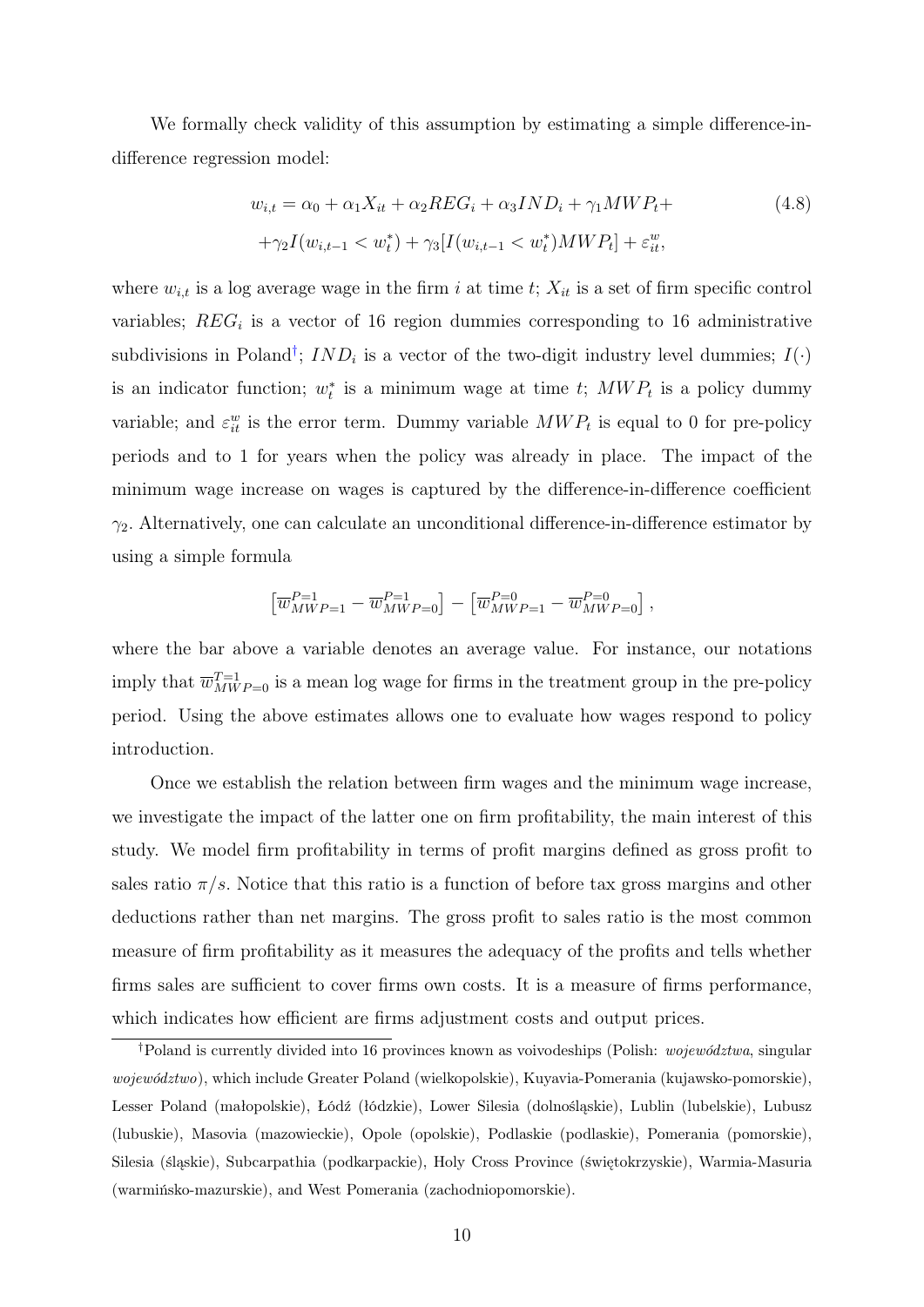Formally, the regression model for the profitability impact of the minimum wage increase is:

<span id="page-13-0"></span>
$$
\left(\frac{\pi}{s}\right)_{it} = \beta_0 + \beta_1 Y_{it} + \beta_2 REG_i + \beta_3 IND_i + \theta_1 MWP_t +
$$
  
+  $\theta_2 I(w_{i,t-1} < w_t^*) + \theta_3 [I(w_{i,t-1} < w_t^*) MWP_t] + \varepsilon_{it}^{\pi s},$ \n
$$
(4.9)
$$

where  $Y_{it}$  denotes a set of control variables;  $\varepsilon_{it}^{\pi s}$  is a random error; and other variables correspond to the previous notations. The coefficient  $\theta_2$  is a classical difference-in-difference estimator of our interest, which identifies the impact of the minimum wage increase on the dependent variable. A set of all explanatory variables  $Y_{it}$  includes a capital to sales ratio, a wage bill to gross profit ratio, a proportion of part-time employees, a proportion of female employees, a proportion of union members and the average age of employees. For comparison, we also find the unconditional difference-in-difference estimator defined as:

$$
\left[ \left( \frac{\overline{\pi}}{s} \right)_{MWP=1}^{P=1} - \left( \frac{\overline{\pi}}{s} \right)_{MWP=0}^{P=1} \right] - \left[ \left( \frac{\overline{\pi}}{s} \right)_{MWP=1}^{P=0} - \left( \frac{\overline{\pi}}{s} \right)_{MWP=0}^{P=0} \right].
$$

#### 4.2. Robustness Checks

The empirical strategy described in the previous sections establishes that, under the setting of minimum wage increases in Poland, the difference-in-difference methodology provides a strongly founded framework for evaluating the impact of the minimum wage increase on firm profitability. However, it is still possible to further fine-tune the results by formally verifying validity of our assumptions and performing robustness checks of the estimates. In this study, we consider the following sensitivity tests:

- 1. Check the robustness of results to alternative thresholds between treatment and control groups. Unfortunately, we do not observe wages of individual workers inside the firms and, as a result, we use the average wages to define the treatment and control firms. We probe this limitation of the baseline model by re-estimating regression equations and comparing obtained estimates for a range of alternative wage thresholds.
- 2. Test the possibility of pre-policy trends in profitability between treatment and control groups by performing "placebo test" on the pre-policy data. A potential caveat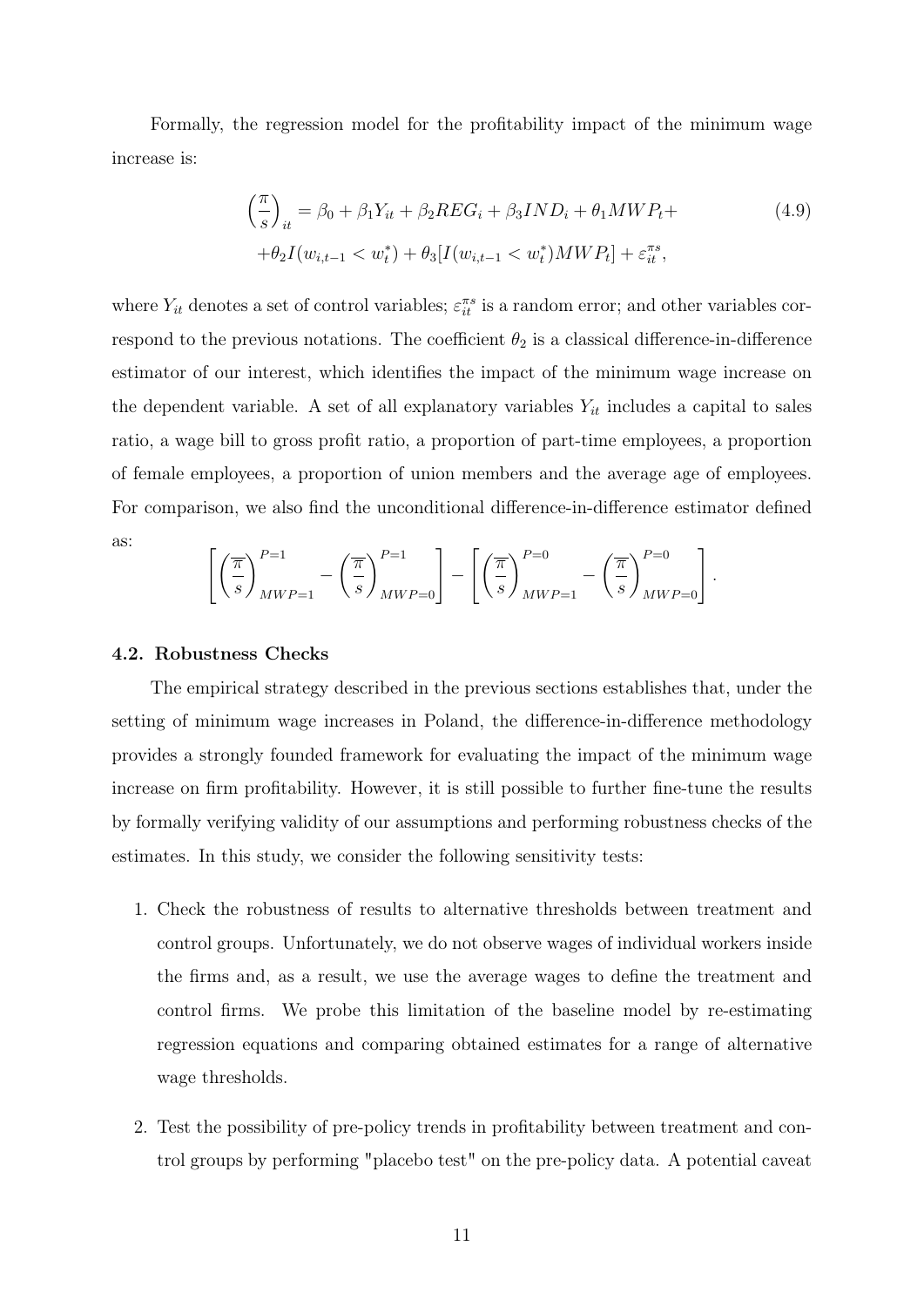of the quasi-experimental data is that firm profitability is mainly driven by the initial low-wage status and is not a result of the policy. We check this possibility in detail by carrying an extensive examination of firm profitability in treatment and control groups in response to falsification tests in the pre-policy periods.

3. Further examine pre-sample trends by allowing for lags and leads of the treatment in the regression specifications. In this case, verifying the common trend assumption in the difference-in-difference approach requires testing the hypothesis that the coefficients on all lags and leads of the treatment are zero.

# 5. Data and Definition of Treatment

In this paper, we use two main sources for the data: Bureau Van Dijk "Amadeus" dataset and Polish Labor Force Survey (PLFS). Amadeus is a comprehensive firm-level database of private and publicly quoted non-financial firms. It covers 19 million companies in both Western and Eastern Europe including Poland. The information on Polish firms is collected by Polish National Court Register and delivered to Bureau Van Dijk. All listed companies in Poland are obliged to provide their annual and semi-annual reports to the National Court at the end of their financial year. Informal sector is excluded from the database. One of the most important feature of the Amadeus database is the fact that it contains information on firms not listed in the stock exchange market. Therefore, a large number of small and medium sized firms are present in the database and those firms are the most relevant for our analysis. Amadeus contains detailed financial and accounting information of firms, including balance sheet, profit and loss statements, together with other relevant characteristics such as a year of incorporation, an official address, a legal form, auditors, a number of employees, and industry codes. Amadeus reports annual accounting information of firms. Unfortunately, Amadeus does not report the individual earnings of the workers and theirs personal characteristics. We merged the Amadeus dataset with Polish Labor Force Survey (PLFS) to overcome this issue at least on industry-region level.<sup> $\ddagger$ </sup> PLFS reports the information about a proportion of female workers, part-time employees and workers with higher education. We include those variables in the regression model as controls. We report descriptive statistics of the firm- and industry-level data in Appendix.

<sup>‡</sup>We used NACE Rev.1 Classification of Economic Activities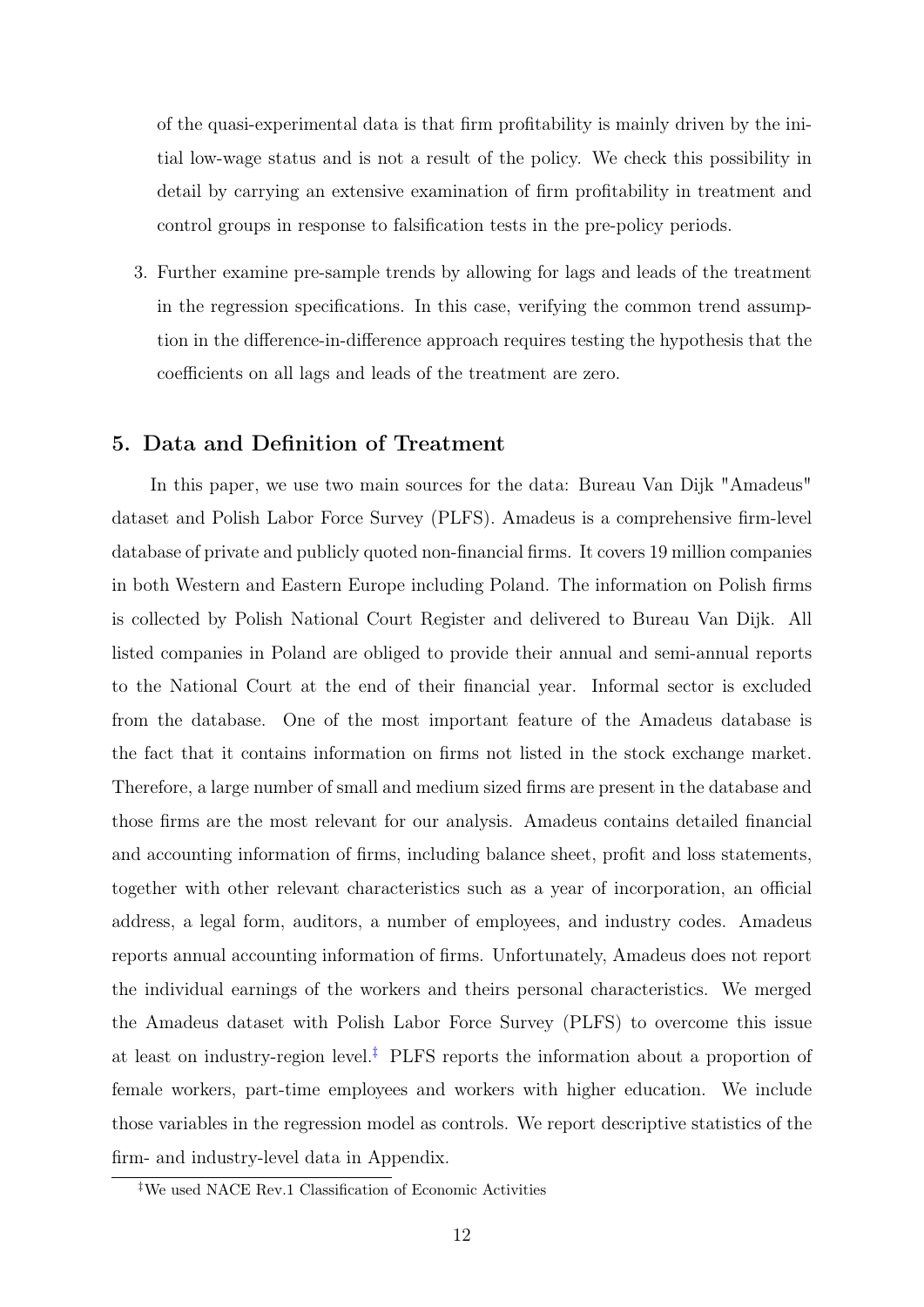In our analysis, we construct the panel of firms over four financial years with reporting date from January 1, 2006 to December 31, 2009. Including additional pre- or post-policy years significantly reduced a number of firms in the panel, thus we decide to focus on the firms over a four-year period. We use the profit to sales ratio as a proxy of firm profitability. We include a firm specific capital to sales ratio that enables us to control for capital intensity differences among firms. We define a treatment group as a set of firms with monthly average wages in 2007 below the national minimum wage level in 2008, which is equal to 1,126 PLN. The comparison group consists of those firms with monthly average wages above the treatment threshold but below 2,000 PLN.[§](#page-3-0) We check the sensitivity of our results with respect to alternative treatment thresholds in the robustness section.

## 6. Main Results

#### 6.1. Firm-Level Estimates: Wages and Profitability

Table [1](#page-16-0) reports the unconditional difference-in-differences estimators for the minimum wage impact on average wages and profit margins. It is evident from the upper panel that wage growth among low-wage firms was faster across the pre- and post-policy periods as compared to wage growth among the high-wage firms: 20.6 log point in the treatment group relative to 13.7 log points in the control group. The unconditional difference-in-difference estimate of 6.8 percentage points is positive but not statistically significant,  $p-value = 0.1411$ . We will later show that statistical significance is strongly improved once other factors are controlled for.

The bottom panel of Table [1](#page-16-0) provides the corresponding statistics for profit margins. It is visible that profit margins in the low-wage firms decreased more during the observed period compared to the high-wage firms. The decline in the former group was 7.02, while it was only 2.43 in the latter one. These results suggest the negative unconditional difference-in-difference estimator of −3.63. This difference is statistically significant and consistent with our initial hypothesis that the increase in the minimum wage adversely

<sup>§</sup>According to the national law in Poland, the minimum wage level is expected to increase until it reaches a half of average wages. In our sample, the mean of firm wages is around 4,000 PLN. This motivates our choice of an upper cut-off since firms with average wages about it will likely not be affected by the future minimum wage increases.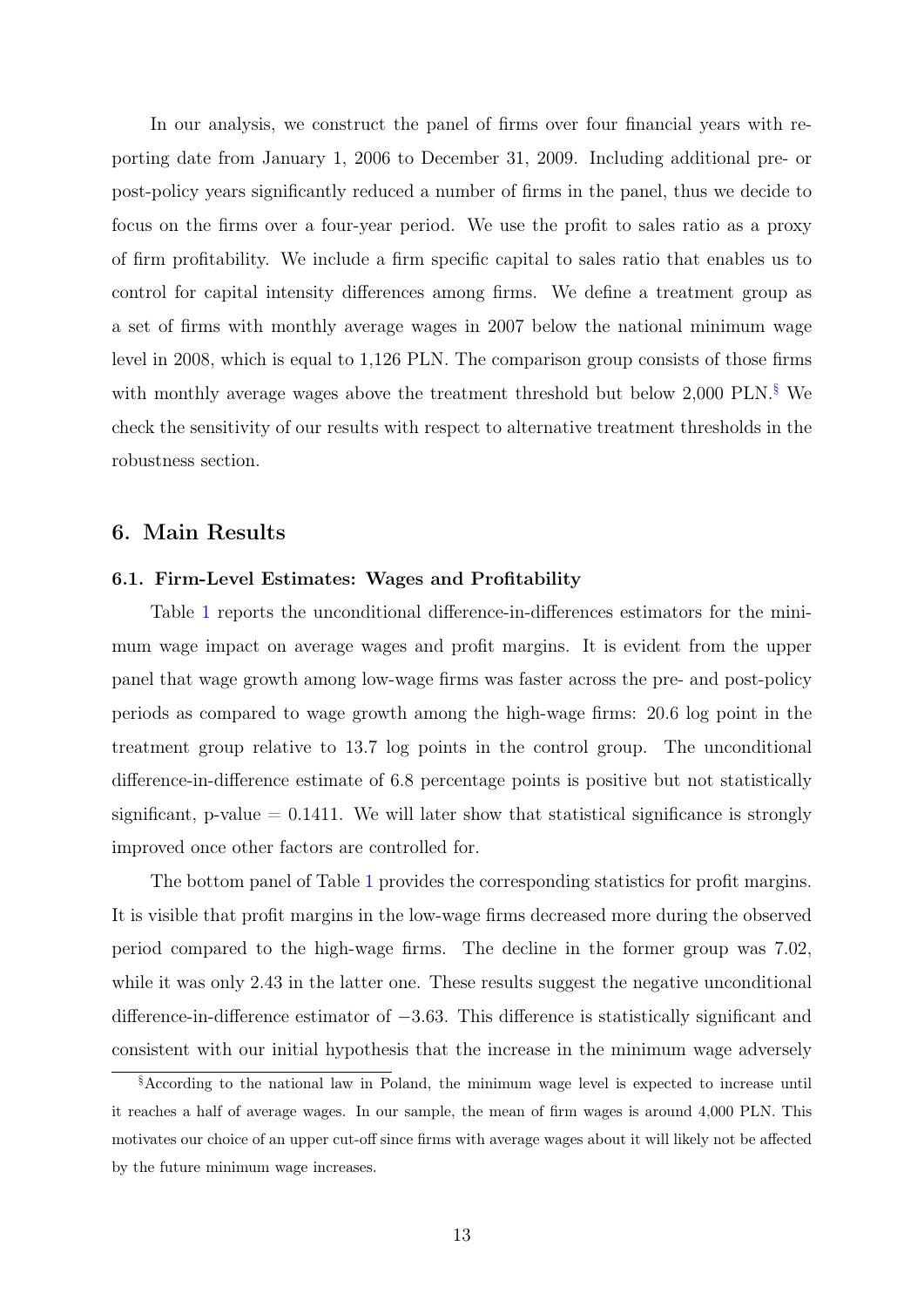#### <span id="page-16-0"></span>Table 1

|                                | Before MW<br>increase | After MW<br>increase | Difference |
|--------------------------------|-----------------------|----------------------|------------|
|                                | (1)                   | (2)                  | (3)        |
| Average Wage, $ln(W)$          |                       |                      |            |
| low-wage firm, $T=1$           | 6.461                 | 6.667                | 0.206      |
| non low-wage firm, $T=0$       | 7.340                 | 7.478                | 0.137      |
| Difference-in-difference       |                       |                      | 0.068      |
|                                |                       |                      | (0.141)    |
| Profit Margin, $\frac{\Pi}{S}$ |                       |                      |            |
| low-wage firm, $T=1$           | 0.073                 | 0.002                | $-0.070$   |
| non low-wage firm, $T=0$       | 0.027                 | 0.002                | $-0.024$   |
| Difference-in-difference       |                       |                      | $-0.046**$ |
|                                |                       |                      | (0.036)    |

Changes in Average Wage and Firm Profitability Before and After the Increase of the National Minimum Wage in 2008

> $Notes:$  The "Before MW increase" column corresponds to the estimates of the two financial years January 1, 2006 - December 31, 2007.  $T = 1$  indicates the treatment group and  $T = 0$  indicates the comparison group. The low-wage firm in the Before MW increase period is defined as firm with a monthly average wage equal to or below 1126 PLN, the comparison firm is defined as firms with monthly average wage between 1126 PLN and 2000 PLN in the Before MW increase financial years up to December 31, 2007. The standard errors are clustered at the firm level and sample size is 1730 (569 firms).

- \*\*\* Significant at the 1 percent level.
- \*\* Significant at the 5 percent level.
- \* Significant at the 10 percent level.

affects profitability of low-wage firms.

Table [2](#page-17-0) presents the results from statistical difference-in-difference estimators for wage and profitability regressions that additionally control for different firm and industry specific factors. The preliminary results obtained by unconditional estimators for wages and profit margins are confirmed by these conditional counterparts. We find a positive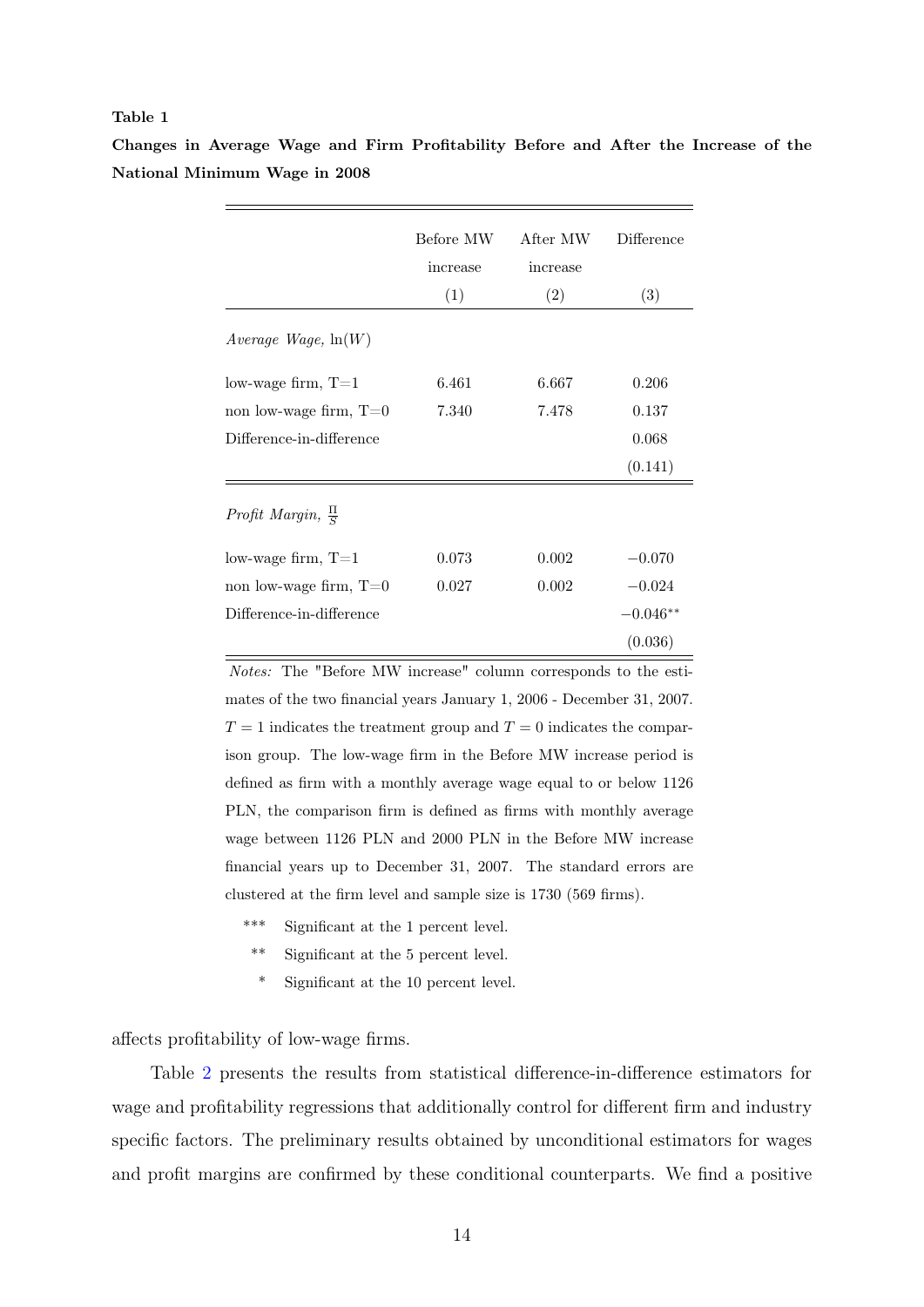# <span id="page-17-0"></span>Table 2 Changes in Average Wage and Firm Profitability Before and After the Increase of the National Minimum Wage in 2008

|                                | Change in average wage,<br>$\Delta \ln w$ | Change in gross profit margin<br>$\Delta \frac{\Pi}{S}$ |
|--------------------------------|-------------------------------------------|---------------------------------------------------------|
| Difference-in-Differences      | $0.085*$                                  | $-0.045**$                                              |
|                                | (0.056)                                   | (0.033)                                                 |
| Test of no behavioral response |                                           | $p = 0.151$                                             |

Notes: Coefficients estimated by ordinary least squares and standard errors in parentheses below are clustered by firm (there are 569 firms). The before policy (Increase) period covers 2 financial years January 1, 2006 - December 31, 2007 and the after policy period covers 2 financial years January 1, 2008 - December 31, 2009. The treatment group or low-wage firm is defined as a firm with average wage below 1126 PLN per month. The comparison group consists of firms with average wage between 1126 PLN and 2000 PLN. The set of control variables include industry dummies, regional dummies, proportion of workers graduated with higher degree, proportion of part-time workers and female employment rates. "Test of no behavioral response" correspondence to equation "number" in the model

- \*\*\* Significant at the 1 percent level.
- \*\* Significant at the 5 percent level.
- Significant at the 10 percent level.

effect on the average wage (an 8.5 percent point) and a negative impact on firm profitability (an −4.5 percent point). The two difference-in-difference estimates are statistically significant at the 1 and 5 percent levels, respectively. While comparing these results to average profits of low-wage firms in the pre-policy period, there is a sizable drop in profit margins of around 61.6 percent (−0.045/0.073). We further test the no-behaviour response model and, based on the p-value from the F-test, we cannot reject the relation defined by equation [\(3.7\)](#page-11-1).

#### 6.2. Further Probing of the Baseline Results

The baseline results presented in Table [2](#page-17-0) support the idea that the minimum wage increase has a positive impact on earnings of low-wage workers but negatively affects firm profitability. In our definition of treatment and control groups, we rely on the average wage of the firms in our data. Obviously, the same average wage in a particular firm might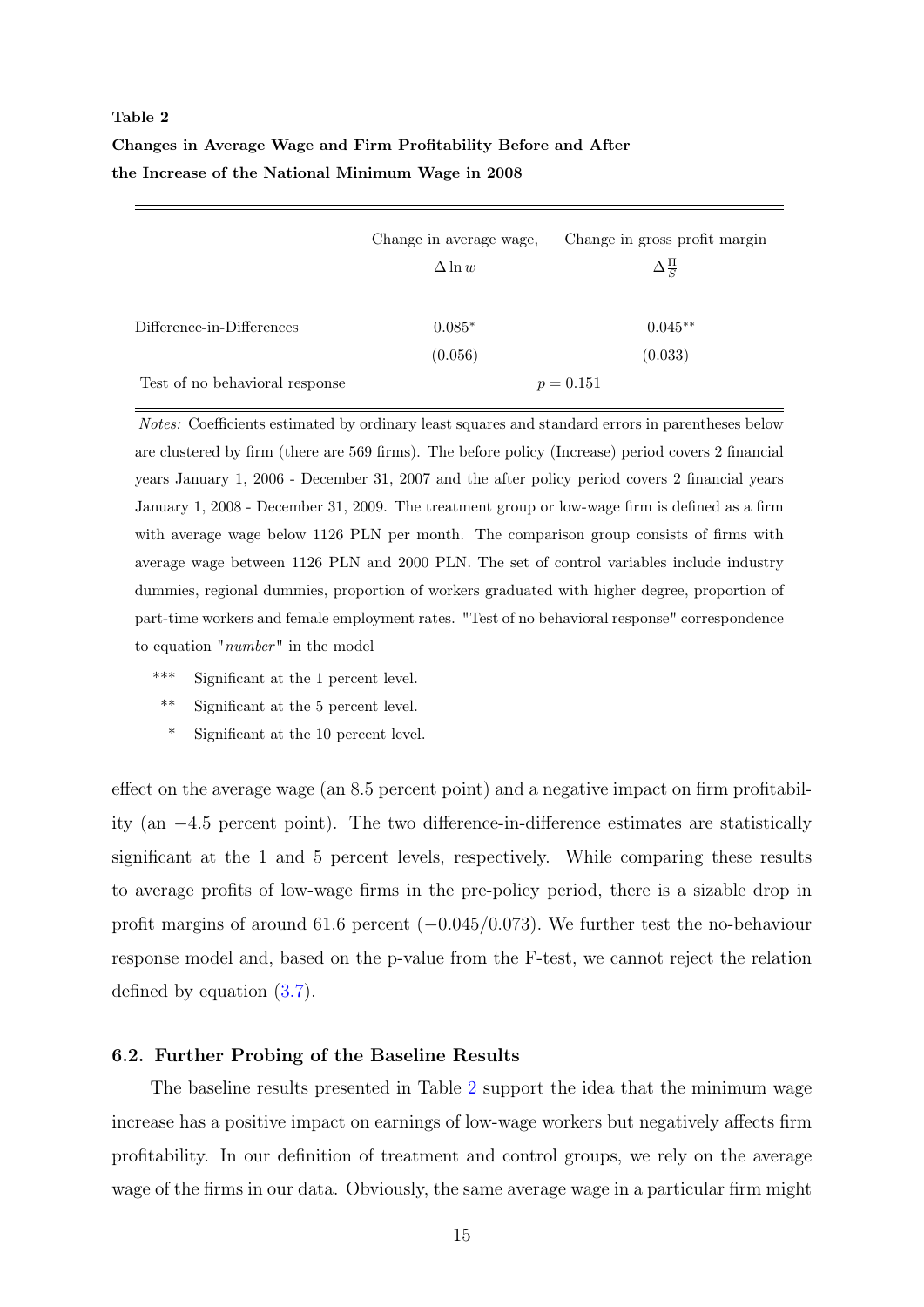be potentially consistent with different wage distributions among workers. This limitation of our analysis originates from the fact that we do not observe the individual earnings of workers. To better understand the scope of this limitation, this section performs a number of robustness checks.

First, we check sensitivity of our results to alternative definitions of treatment and control groups. For this purpose, we re-estimate the profitability model from Table [2](#page-17-0) for a range of wage thresholds. We consider several values for the monthly wage threshold ranging from 800 PLN to 1,500 PLN. The results in Table [3](#page-19-0) show that the differencein-difference estimates obtained in different specifications confirm similar effect on firm profitability. As expected, the magnitude of this impact is higher for lower thresholds and is lower for higher ones.

Second, another source of concern is the possibility that the effect we observe is simply a connection between a reduction in firm profitability and their initial low-wage status. In this case, changes in profit margins have nothing to do with an increase in the minimum wage. We test this issue by estimating the profitability regression model assuming the MWI policy was in place two years earlier. Table [4](#page-20-0) reports the results of this "placebo test" as if the minimum wage increase was introduced in January 2006 instead of January 2008. As it is evident in Table [4,](#page-20-0) we do not find a negative trend in firm profitability in the period preceding policy introduction. Similarly to [Draca, Machin and](#page-22-0) [Van Reenen](#page-22-0) [\(2011\)](#page-22-0), we elaborate on this issue in more detail by re-estimating the baseline model and the specification with a imaginary policy for a rolling threshold. We change the values in a range from 800 PLN to 1,600 PLN with a step 25 PLN. Figure [3](#page-21-0) plots the coefficients in the two specifications. In the true model, the difference-in-difference estimates are negative from around  $-3\%$  to  $-5\%$  and are statistically significant. In contrast, the difference-in-difference coefficients during the imaginary policy become positive and statistically insignificant.

Finally, we perform an additional formal test of common support, an underlying assumption of the difference-in-difference methodology. Similarly to [Autor et al.](#page-22-14) [\(2007\)](#page-22-14), we test this assumption by including lags and leads of the treatment into the baseline specification. The results presented in Table [5](#page-26-0) suggest that the difference-in-difference technique is adopted well in the regression model since all the treatment coefficients on lags are statistically insignificant.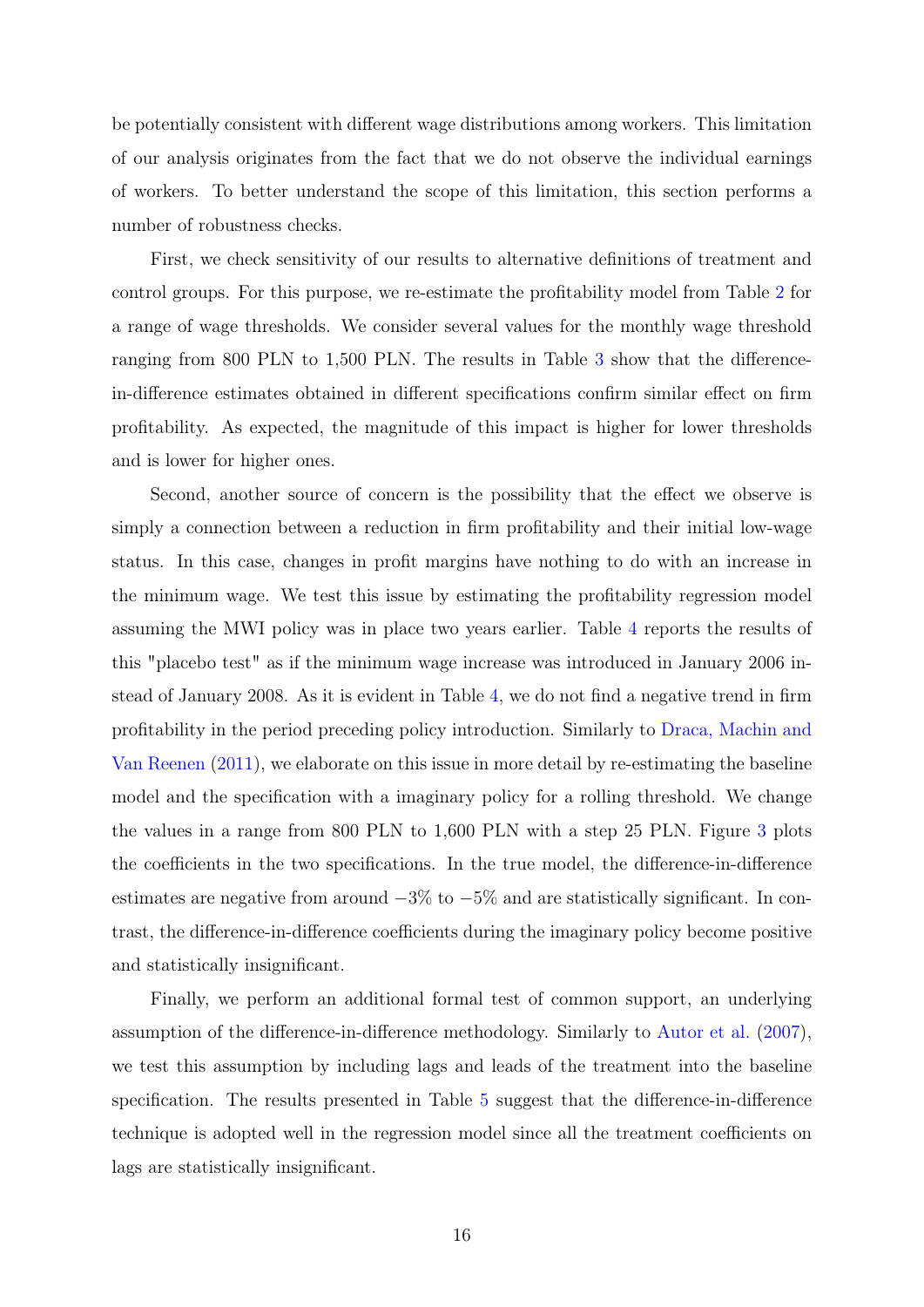#### <span id="page-19-0"></span>Table 3

| Alternative Definitions of Treatment Group - Change in Gross Profit Margin Models |  |  |  |  |
|-----------------------------------------------------------------------------------|--|--|--|--|
|                                                                                   |  |  |  |  |

|                         | AW < 800       | AW < 1000   | AW < 1126   | AW < 1350   | AW < 1500  |
|-------------------------|----------------|-------------|-------------|-------------|------------|
| Diff-in Diff            | $-0.048$       | $-0.052**$  | $-0.045**$  | $-0.028*$   | $-0.032**$ |
|                         | (0.109)        | (0.028)     | (0.033)     | (0.082)     | (0.027)    |
| Policy On               | $-0.030***$    | $-0.025***$ | $-0.025***$ | $-0.026***$ | $-0.020**$ |
|                         | (0.000)        | (0.000)     | (0.000)     | (0.000)     | (0.010)    |
| Treatment               | $0.036^{\ast}$ | $0.037**$   | $0.036**$   | $0.028**$   | $0.023**$  |
|                         | (0.085)        | (0.036)     | (0.019)     | (0.020)     | (0.049)    |
| Control Variables       | yes            | yes         | yes         | yes         | yes        |
| <b>Industry Dummies</b> | yes            | yes         | yes         | yes         | yes        |
| Regional Dummies        | yes            | yes         | yes         | yes         | yes        |
| No. of Observations in  | 309            | 460         | 555         | 797         | 989        |
| Treatment group         |                |             |             |             |            |

Notes: Each column shows the results from a separate difference in differences regression where the treatment and comparison groups are defined according to different thresholds as indicated at the head of the relevant column.

- \*\*\* Significant at the 1 percent level.
- \*\* Significant at the 5 percent level.
- \* Significant at the 10 percent level.

# 7. Conclusion

A large body of the literature discusses economic effects of minimum wages on employment. However, the literature is scant on the role of wage floors on firm profits. Exploiting a firm-level panel dataset in Poland, this study presents compelling empirical evidence of the existence of a negative impact of the minimum wage increase on firm profitability. The study employs an identification strategy of [Draca, Machin and](#page-22-0)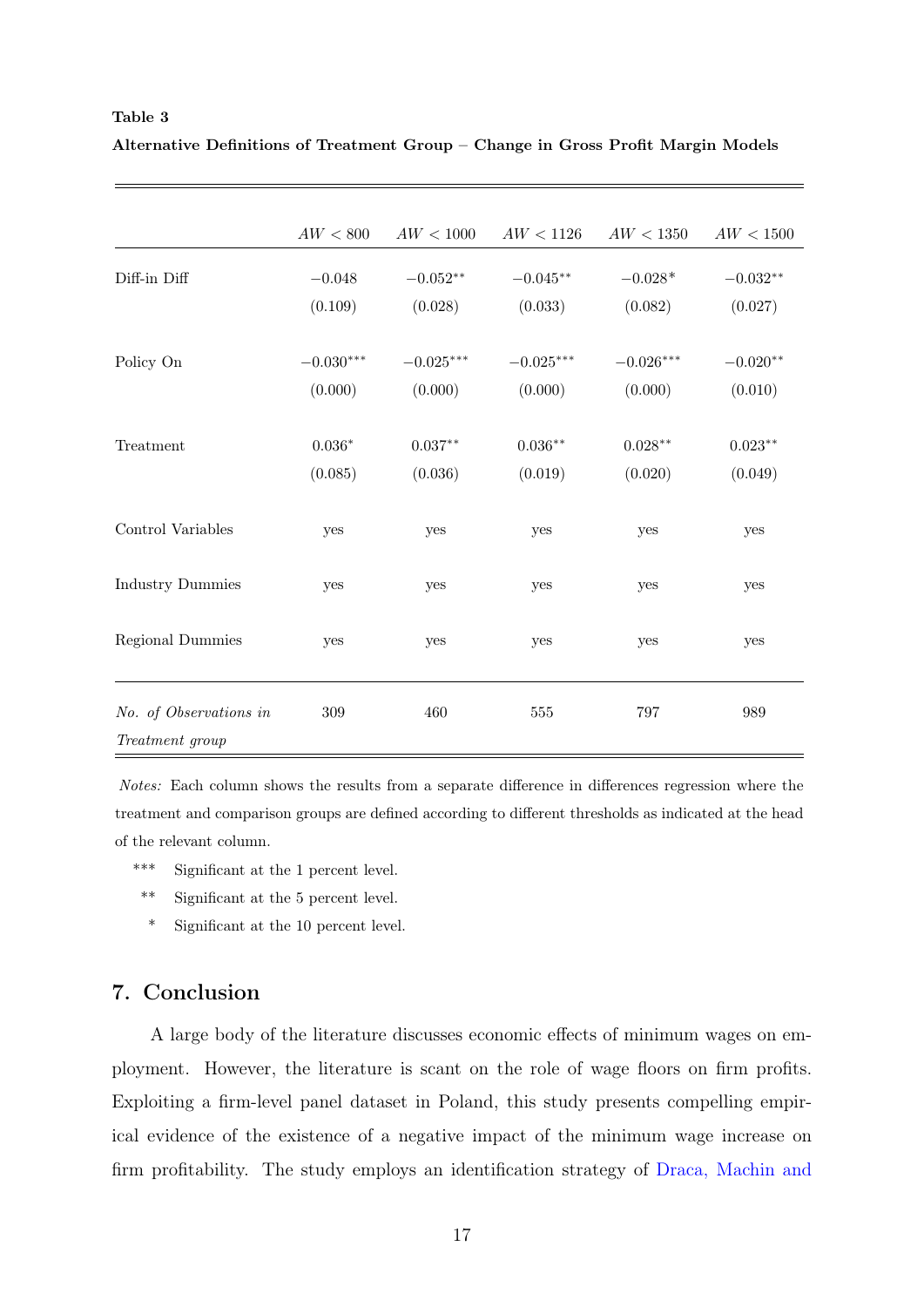# <span id="page-20-0"></span>Table 4 Wages and Profitability Before and After Placebo MWI, 2004-2007

|                           | Change in average wage<br>$\Delta \ln W$ | Change in gross profit margin<br>$\Delta \frac{\Pi}{S}$ |
|---------------------------|------------------------------------------|---------------------------------------------------------|
| Difference-in-Differences | $0.313***$                               | 0.028                                                   |
|                           | (0.001)                                  | (0.225)                                                 |

Notes: Coefficients estimated by Pooled Least Squares Estimator and standard errors (p-values in parentheses) below are clustered by firm level (there are 188 firms). The before MWI period covers 2 financial years January 1, 2004 - December 31, 2005 and the after MWI policy period covers 2 financial years January 1, 2006 - December 31, 2007. The treatment group or low-wage firm is defined as a firm with average wage below 1126 PLN per month. The comparison group consists of firms with average wage between 1,126 PLN and 2,000 PLN. The set of control variables include industry dummies, regional dummies, proportion of workers graduated with higher degree, proportion of part-time workers and female employment rates and firms capital to sales ratio.

- \*\*\* Significant at the 1 percent level.
- \*\* Significant at the 5 percent level.
- Significant at the 10 percent level.

[Van Reenen](#page-22-0) [\(2011\)](#page-22-0) for evaluating the impact of the policy on firm characteristics via a difference-in-difference estimation methodology. The results indicate that the increase in minimum wages leads to a reduction in firm profits, while the higher wage floor introduced by national legislation is found to contribute positively to average wages. The results are consistent with the predictions of a theoretical model with a profit maximizing firm and are robust to alternative assumptions in the identification strategy. These findings established in the case of a developing country (Poland) generally support the scant evidence on the relationship between minimum wages and firm profits in developed countries (United Kingdom).

There are, of course, a number of shortcomings that the authors would like to take into account in the future research. First, it would have been useful to test our assumption, which is based on the evidence of similar studies in other countries, that the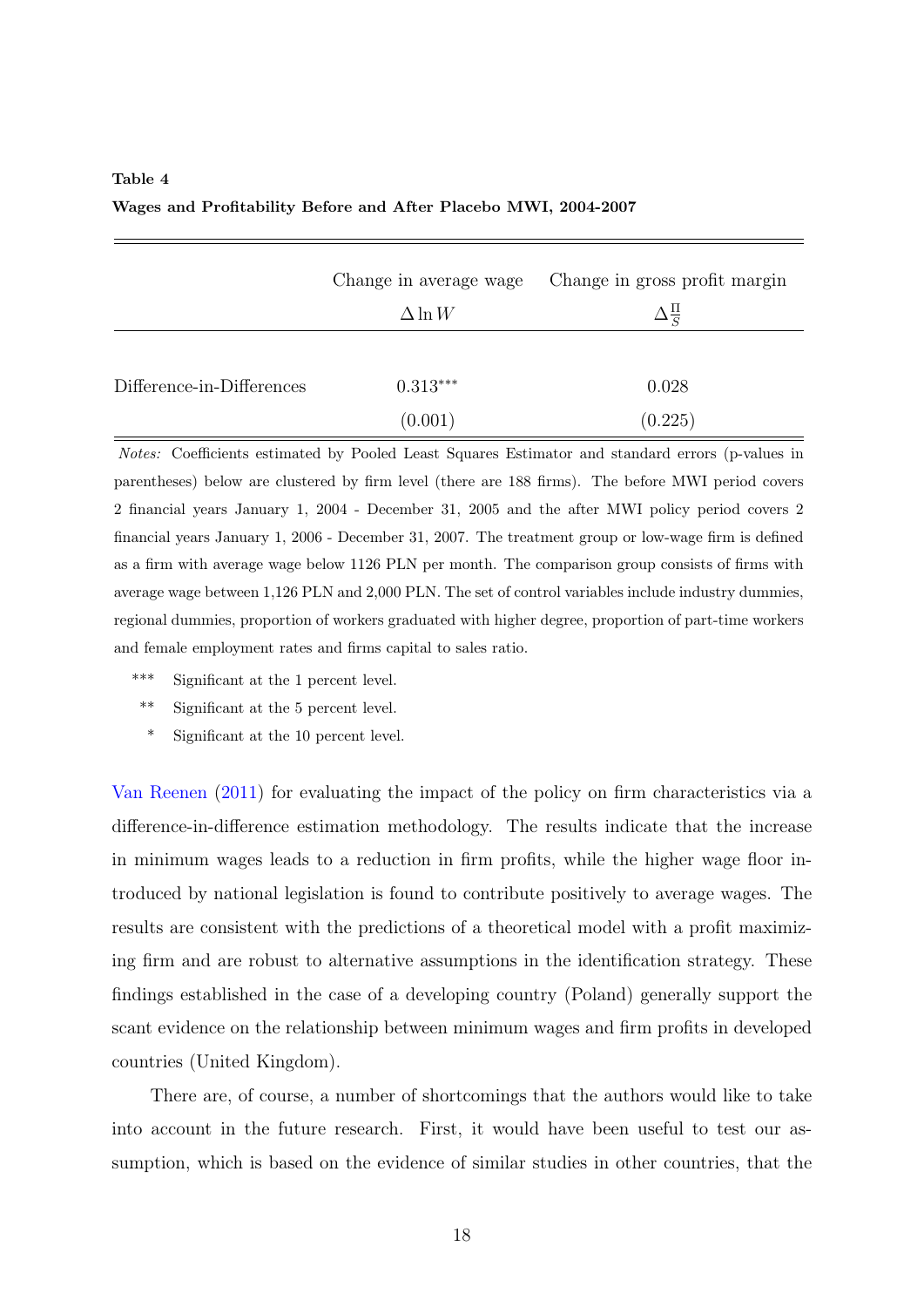<span id="page-21-0"></span>Figure 3: Changes in the Treatment Effect Coefficients for the Difference-in-Difference Profitability Model



firms do not pass higher costs due to increased wage bills on to consumers. Testing this hypothesis would require obtaining and comparing the difference-in-difference estimated based on the firm-level data according to competitiveness of the industry of their operation. Second, having the data on prices would enable us to directly check whether prices responded to the increase of the minimum wage. Finally, the current analysis focuses on the short term responses of firms but it would be equally interesting to explore changes in our results if there is a possibility that firms could leave or enter labor market as a result of the policy change.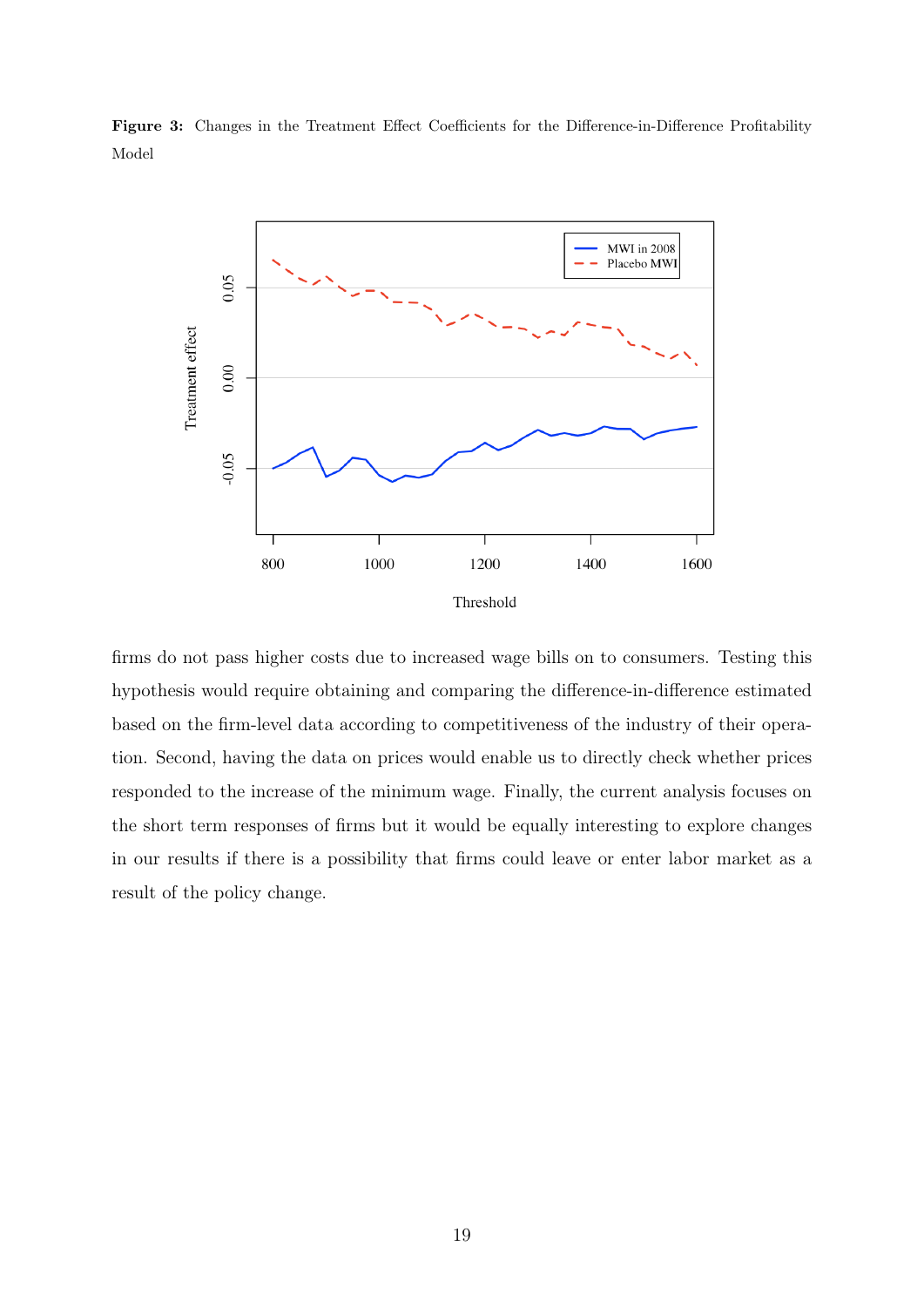## References

- <span id="page-22-9"></span>Aaronson, A. (2001), 'Price pass-through and the minimum wage', Review of Economics and statisticss  $83(1)$ , 158-169.
- <span id="page-22-4"></span>Aaronson, D. and French, E. (2007), 'Product market evidence on the employment effects of the minimum wage', Journal of Labor Economics  $25(1)$ , 167–200.
- <span id="page-22-10"></span>Aaronson, D., French, E. and MacDonald, J. (2008), 'The minimum wage, restaurant prices, and labor market structure', Journal of Human Resources 43(3), 688–720.
- <span id="page-22-13"></span>Ashenfelter, O. and Smith, R. S. (1979), 'Compliance with the minimum wage law', Journal of Political Economy 87(2), 333–350.
- <span id="page-22-14"></span>Autor, D. H., Kerr, W. R. and Kugler, A. D. (2007), 'Does employment protection reduce productivity? evidence from us states', The Economic Journal 117, F189–F217.
- <span id="page-22-3"></span>Baker, M., Benjamin, D. and Stanger, S. (1999), 'The highs and lows of the minimum wage effect: A time-series cross-section study of the Canadian law', *Journal of Labor Economics* **17(2)**, 318–350.
- <span id="page-22-11"></span>Bell, B. and Machin, S. (2016), 'Minimum wages and firm value', Journal of Labor Economics **36(1)**, 159–195.
- <span id="page-22-2"></span><span id="page-22-1"></span>Borjas, G. J. (2004), Labor Economics, 2nd ed. New York: McGraw-Hill.
- Brown, C. (1999), 'Minimum wages, employment, and the distribution of income', Handbook of labor economics 3, 2101–2163.
- <span id="page-22-6"></span>Card, D. and Krueger, A. (1994), 'Minimum wages and employment: A case study of the New Jersey and Pennsylvania fast food industries', The American Economic Review 84(4), 772–793.
- <span id="page-22-0"></span>Draca, M., Machin, S. and Van Reenen, J. (2011), 'Minimum wages and firm profitability', American Economic Journal: Applied Economics 3(1), 129–151.
- <span id="page-22-12"></span>Drozdowicz-Biec, M. (2011), 'Reasons why poland avoided the 2007-2009 recession', Instytut Rozwoju Gospodarczego (SGH). Prace i Materiały .
- <span id="page-22-5"></span>Dube, A., Lester, T. W. and Reich, M. (2010), 'Minimum wage effects across state borders: Estimates using contiguous counties', The review of economics and statistics  $92(4)$ , 945–964.
- <span id="page-22-8"></span>Eriksson, T. and Pytlikova, M. (2004), 'Firm-level consequences of large minimum-wage increases in the Czech and Slovak Republics', Labour 18(1), 75–103.
- <span id="page-22-7"></span>Fialova, K. and Mysikova, M. (2009), 'The minimum wage: Labor market consequences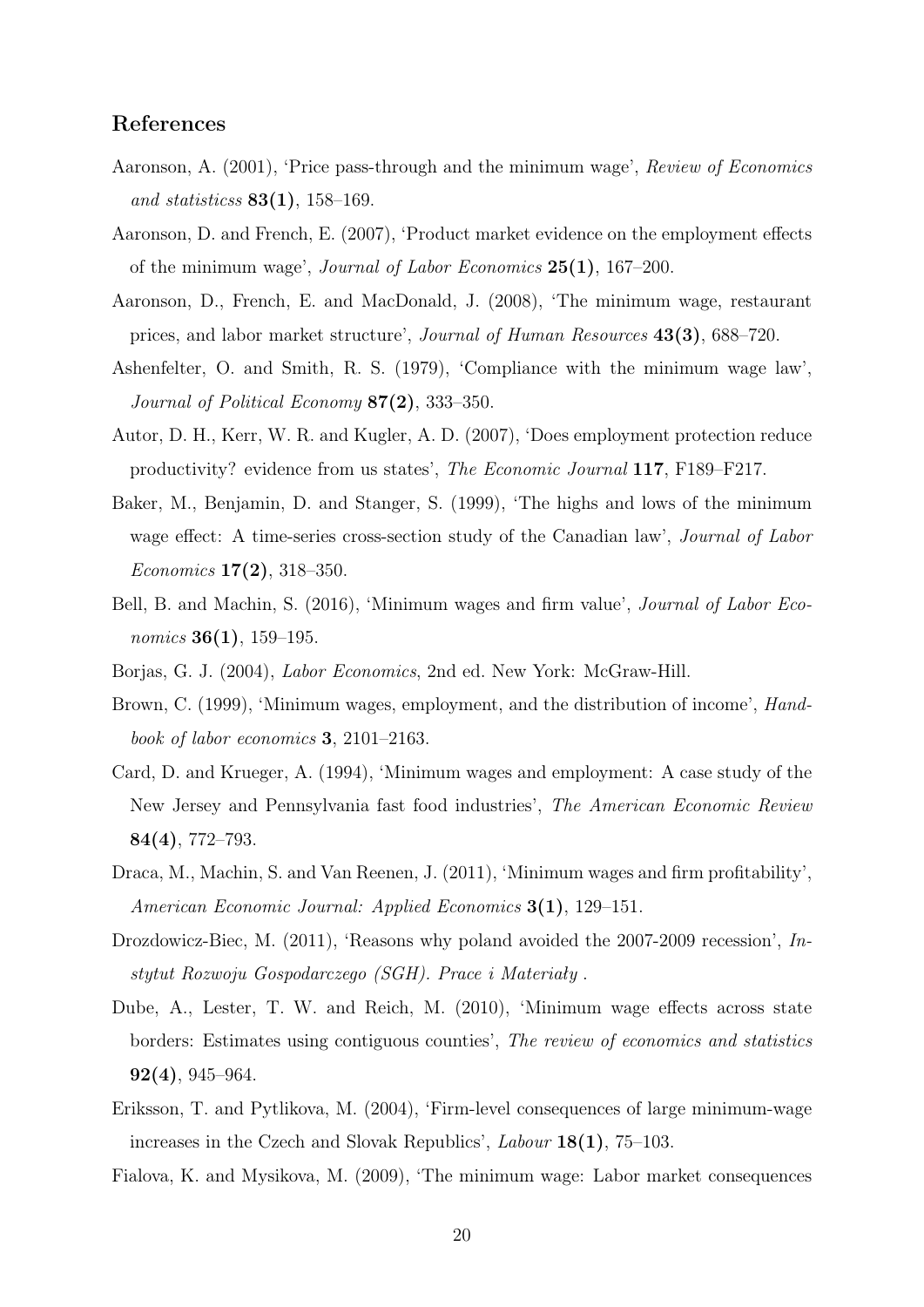in the Czech Republic', Czech Journal of Economics and Finance (Finance a uver) 59(3), 255–274.

- <span id="page-23-7"></span>Giuliano, L. (2013), 'Minimum wage effects on employment, substitution, and the teenage labor supply: Evidence from personnel data', *Journal of Labor Economics* **31(1)**, 155– 194.
- <span id="page-23-4"></span>Hamermesh, D. S. (1995), 'Myth and measurement: The new economies of the minimum wage', Industrial and Labor Relations Review 48(4), 835–838.
- <span id="page-23-8"></span>Hirsch, B. T., Kaufman, B. E. and Zelenska, T. (2015), 'Minimum wage channels of adjustment', Industrial Relations: A Journal of Economy and Society 54(2), 199–239.
- <span id="page-23-10"></span>Jacukowicz, Z. (2007), 'Analiza minimalnego wynagrodzenia za prac (analysis of minimum remuneration for work)', *IIPiSS*, *Warszawa*, *Studia i Monografie (in Polish)*.
- <span id="page-23-0"></span>Lemos, S. (2008), 'A survey of the effects of the minimum wage on prices', Journal of Economic Surveys  $22(1)$ , 187–212.
- <span id="page-23-11"></span>Majchrowska, A. and Zulkiewski, Z. (2012), 'The impact of minimum wage on employment in Poland', Investigaciones Regionales 24, 211–239.
- <span id="page-23-9"></span>Melnyk, A. M. (1996), 'The minimum wage and unemployment in Poland: Lessons for Cuba's transition', Cuba in Transition 6, 74–83.
- <span id="page-23-1"></span>Neumark, D. and Wascher, W. (1992), 'Employment effects of minimum and subminimum wages: panel data on state minimum wage laws', ILR Review  $46(1)$ , 55–81.
- <span id="page-23-2"></span>Neumark, D. and Wascher, W. (2007), 'Minimum wages and employment', Foundations and Trends in Microeconomics  $3(1-2)$ , 1-182.
- <span id="page-23-3"></span>Sabia, J. J., Burkhauser, R. V. and Hansen, B. (2012), 'Are the effects of minimum wage increases always small? New evidence from a case study of New York state', Industrial and Labor Relations Review 65(2), 350–376.
- <span id="page-23-6"></span>Stewart, M. B. (2004), 'The employment effects of the national minimum wage', The *Economic Journal*  $114(494)$ ,  $110-116$ .
- <span id="page-23-12"></span>Wadsworth, J. (2010), 'Did the national minimum wage affect uk prices?', Fiscal Studies 31(1), 81–120.
- <span id="page-23-5"></span>Welch, F. (1995), 'Myth and measurement: The new economies of the minimum wage', Industrial and Labor Relations Review 48(4), 842–849.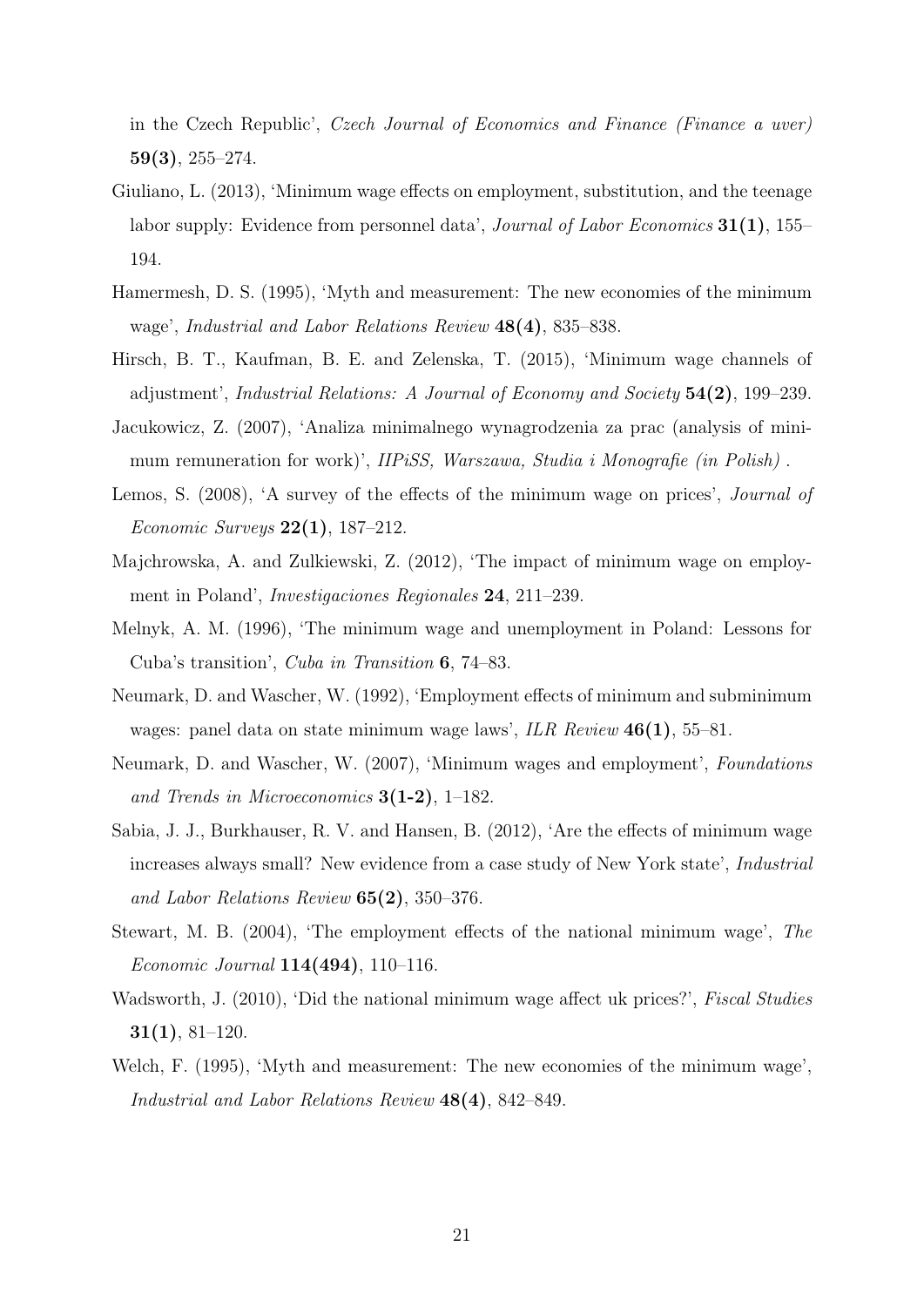# Appendix

## A. Data

## Firm level data

The Bureau Van Dijk "Amadeus" dataset contains information about private and publicly owned non-financial firms in Poland. We used the data for six financial years from January  $1^{st}$  2006 to December  $31^{st}$  2009. We drop all the firms where at least one of the main variables was missing (profits, wages, sales, capital, industry and region). Additionally, we drop observations where profit to sales ratio was greater than one in absolute values.

Profits to Sales: Gross profits (before any tax reductions) divided by turnover (sales). Average wages: Costs of employees divided by total number of employees. Capital to Sales: Tangible assets over turnover (sales).

#### Table 6

# Treatment Group Control Group  $T=1$   $T=0$  All Average wage 868.125 1,746.203 1,464.507 Profit/Sales 0.036 0.014 0.021 Capital/Sales 0.583 0.336 0.415 Proportion part-time Employees 0.071 0.059 0.063 Proportion female Employees 0.428 0.418 0.421 Proportion college graduated Employees  $0.078$  0.062 0.067 Number of observations 555 1,175 1,730

## Descriptive Statistics of Control and Treatment Group

#### Industry level data

Polish Labor Force Survey (PLFS) is a large household based survey which is conducted to collect information about labor market status of the population. Since the date of the implementation of minimum wage coincides with beginning of calendar year, we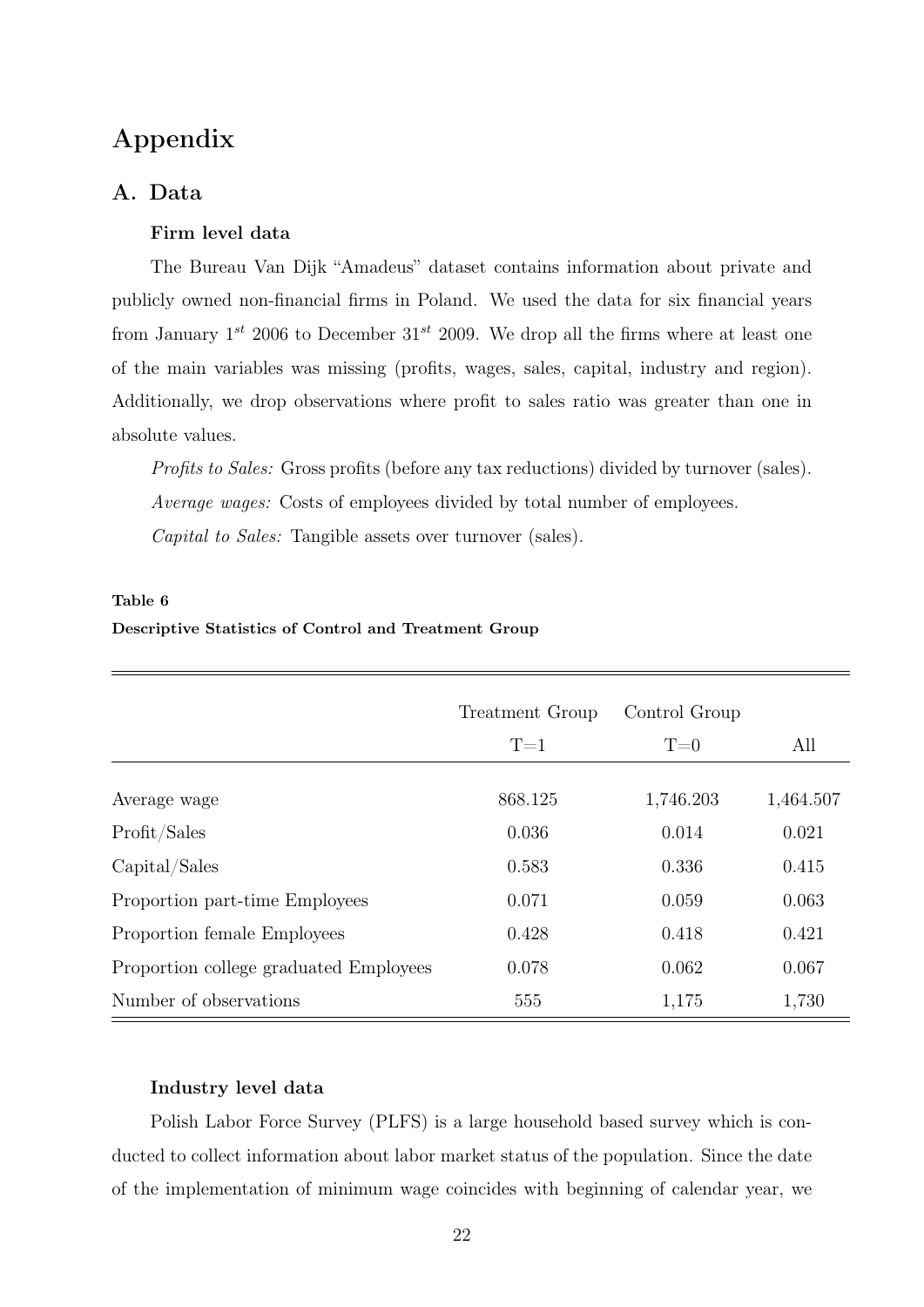calculated the following statistics for each calendar year:

Part-Time Employees: Proportion of an active employed population classified as part-time, annual values. Defined at the highest NACE level classification and each NUTS2 region.

Female Employees: Proportion of active an female population. Defined at the highest NACE level classification at each NUTS2 region.

College Graduated Employees: Proportion of graduate qualified employed population. Defined at the highest NACE level classification and each NUTS2 region.

Regions: NUTS 2 classification of Poland. The classification includes regions: Dolnośląskie, Kujawsko-pomorskie, Lubelskie, Lubuskie, Łódzkie, Małopolskie, Mazowieckie, Opolskie, Podkarpackie, Podlaskie, Pomorskie, Śląskie, Świętokrzyskie, Warmińsko-mazurskie, Wielkopolskie, and Zachodniopomorskie.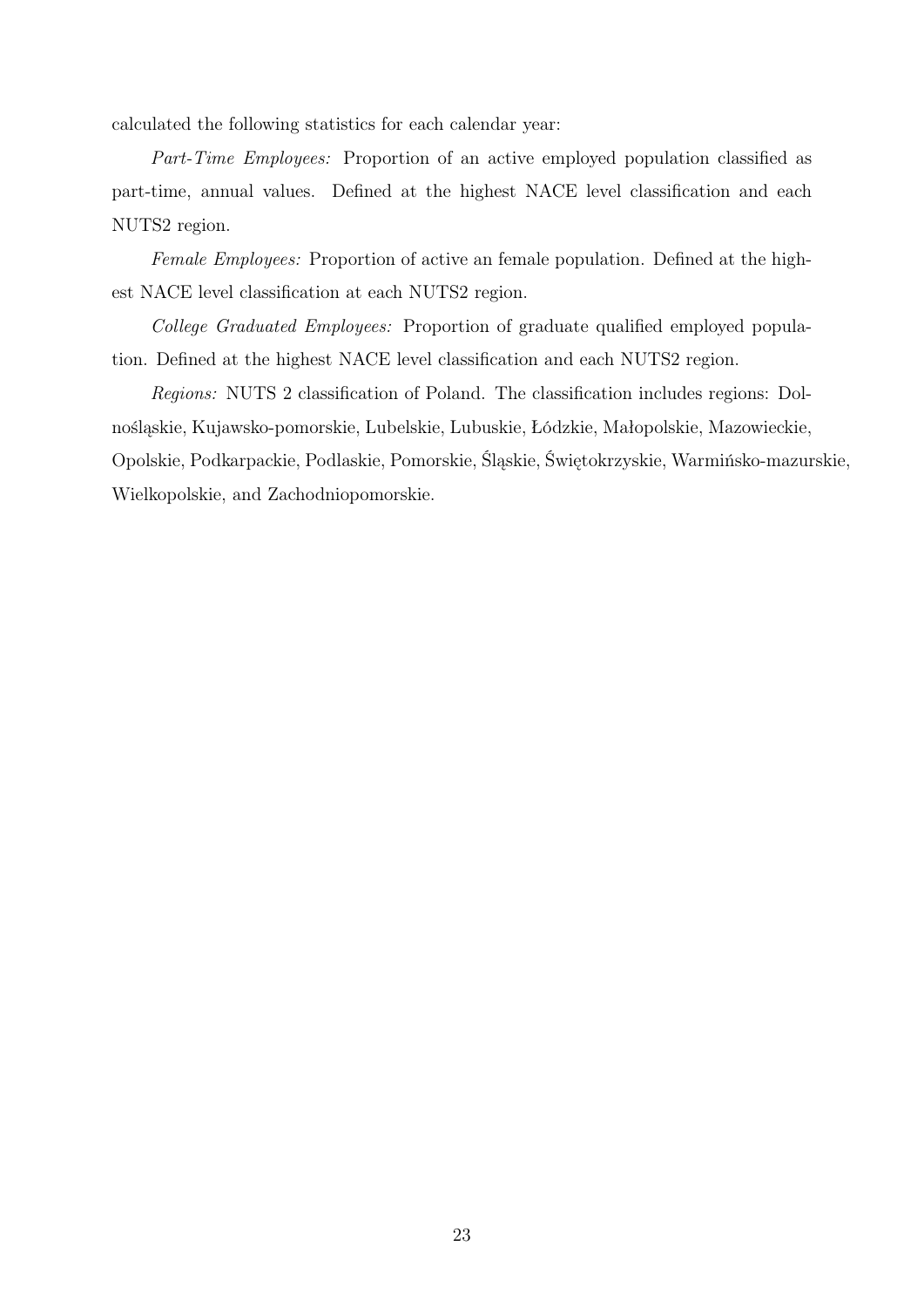|                           | Change in gross profit margin<br>$\Delta_{\overline{S}}^{\Pi}$ |
|---------------------------|----------------------------------------------------------------|
| Policy in 2006            | 0.008                                                          |
|                           | (0.789)                                                        |
| Policy in 2007            | 0.040                                                          |
|                           | (0.185)                                                        |
| Policy in 2009            | $-0.022$                                                       |
|                           | (0.435)                                                        |
| Control variables         | yes                                                            |
| No. of Observations       | 555                                                            |
| <i>in Treatment group</i> |                                                                |

# <span id="page-26-0"></span>Table 5 Validity of the Common Support Assumption

Notes: Coefficients estimated by Pooled Least Squares Estimator and standard errors (p-value in parentheses) below are clustered by firm (there are 569 firms). The before policy (Increase) period covers 2 financial years January 1, 2006 - December 31, 2007 and the after policy period covers 2 financial years January 1, 2008 - December 31, 2009. The treatment group or low-wage firm is defined as a firm with average wage below 1126 PLN per month. The comparison group consists of firms with average wage between 1126 PLN and 2000 PLN. The set of control variables include industry dummies, regional dummies, proportion of workers graduated with higher degree, proportion of part-time workers and female employment rates.

- \*\*\* Significant at the 1 percent level.
- \*\* Significant at the 5 percent level.
- \* Significant at the 10 percent level.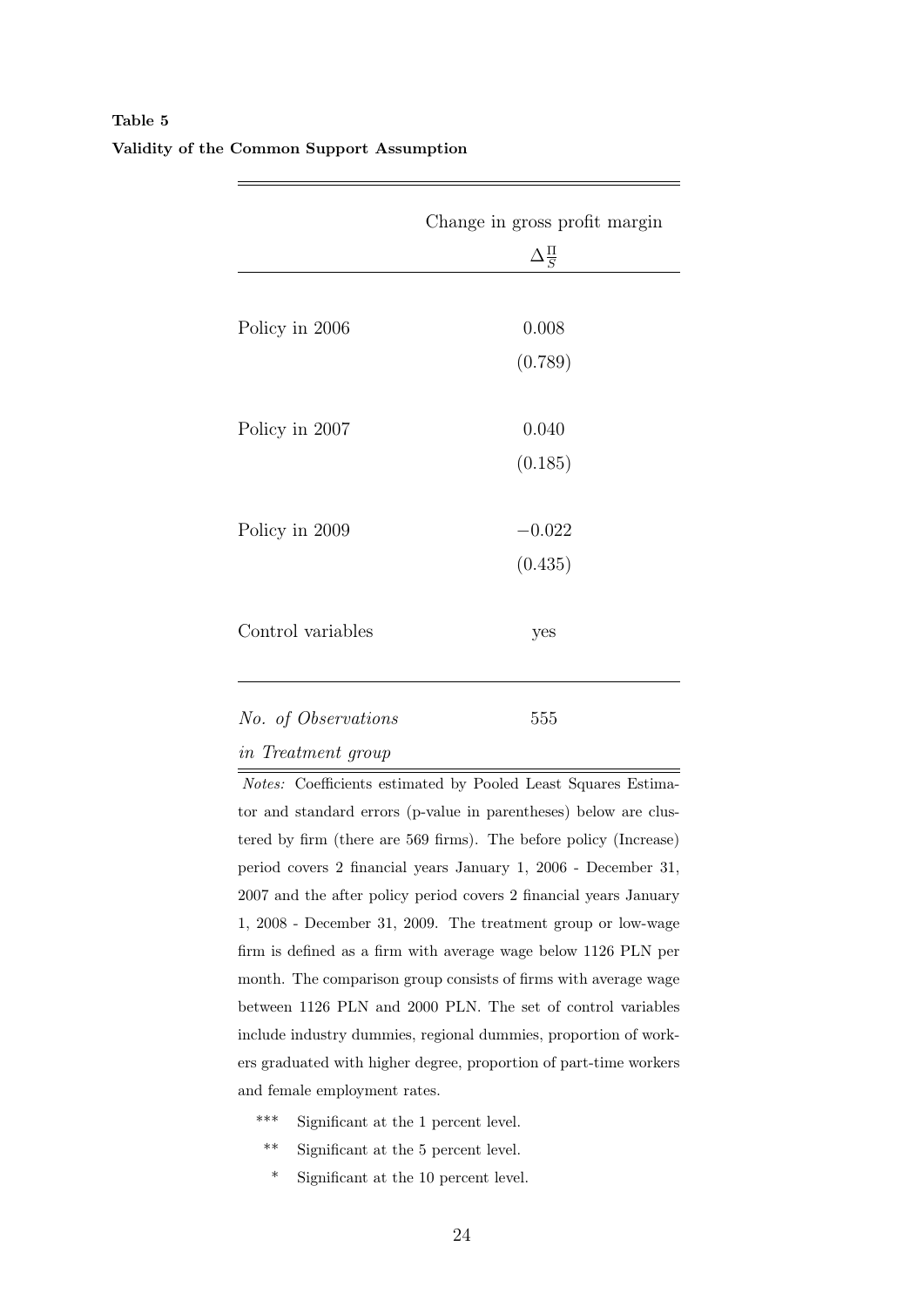# Table 7 Distribution of Firms according to NACE Rev.1 Classification of Economic Activities

|                                                                   | Percentage of Firms |
|-------------------------------------------------------------------|---------------------|
| Agriculture, hunting and forestry                                 | 3.4                 |
| Mining and quarrying                                              | 0.2                 |
| Manufacturing                                                     | 27.5                |
| Electricity, gas and water supply                                 | 0.2                 |
| Construction                                                      | 8.3                 |
| Wholesale and retail trade: repair of motor vehicles, motorcycles |                     |
| personal and household goods                                      | 30.5                |
| Hotels and restaurants                                            | 2.5                 |
| Transport, storage and communications                             | 6.5                 |
| Financial intermediation                                          | 1.1                 |
| Real estate, renting and business activities                      | 15.5                |
| Education                                                         | 0.5                 |
| Health and social work                                            | 2.0                 |
| Other activities                                                  | 1.8                 |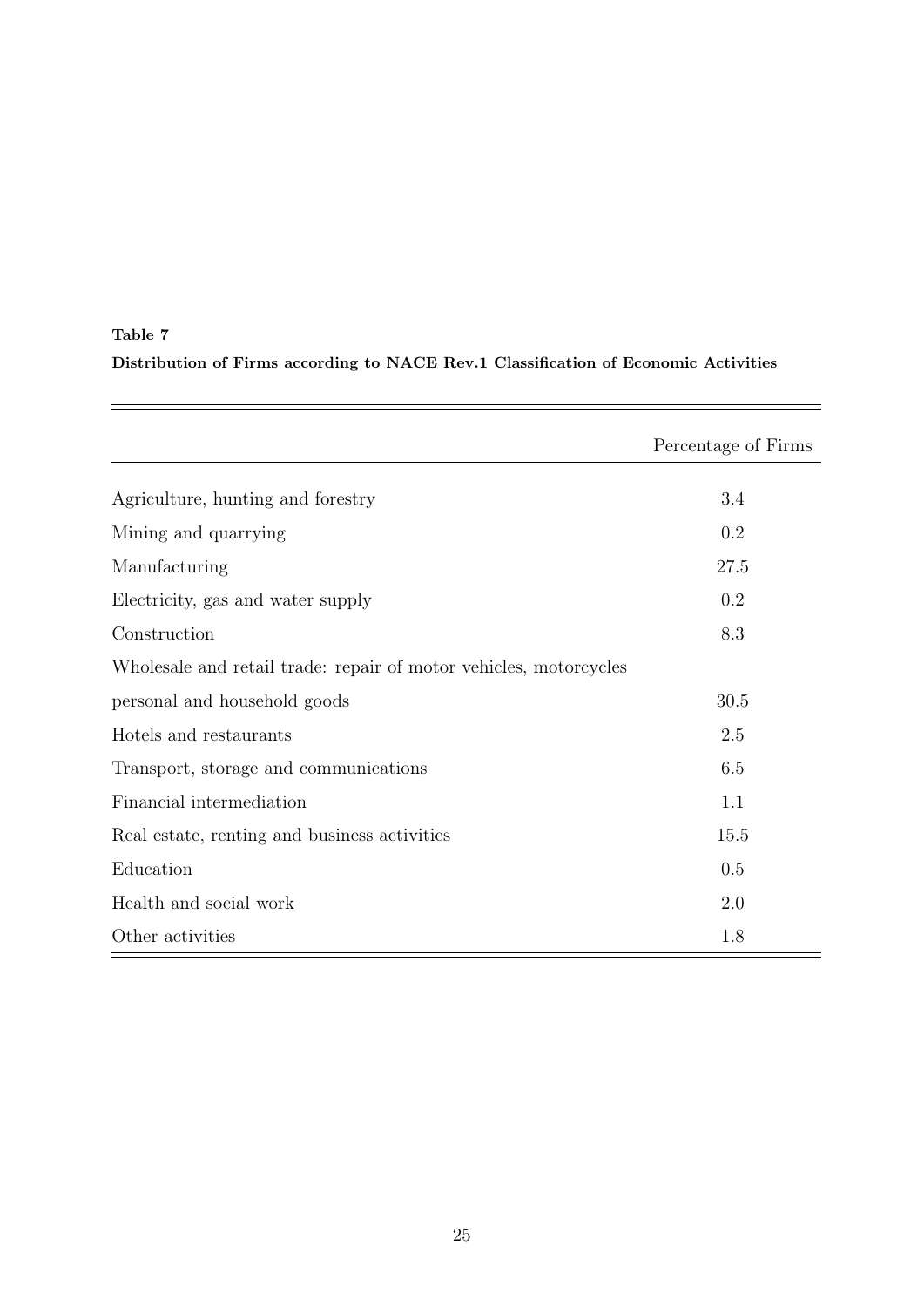| Table 8                                                             |  |  |
|---------------------------------------------------------------------|--|--|
| Distribution of Firms According to NUTS 2 Classification of Regions |  |  |

| Voivodeship         | Percentage of Firms |
|---------------------|---------------------|
| Łódzkie             | 7.1                 |
| Małopolskie         | 8.5                 |
| Mazowieckie         | 42.5                |
| Opolskie            | 2.1                 |
| Podkarpackie        | 4.2                 |
| Podlaskie           | 4.2                 |
| Pomorskie           | 6.3                 |
| Śląskie             | 5.1                 |
| Świętokrzyskie      | 0.7                 |
| Warmińsko-mazurskie | 2.0                 |
| Wielkopolskie       | 13.9                |
| Zachodniopomorskie  | 3.5                 |